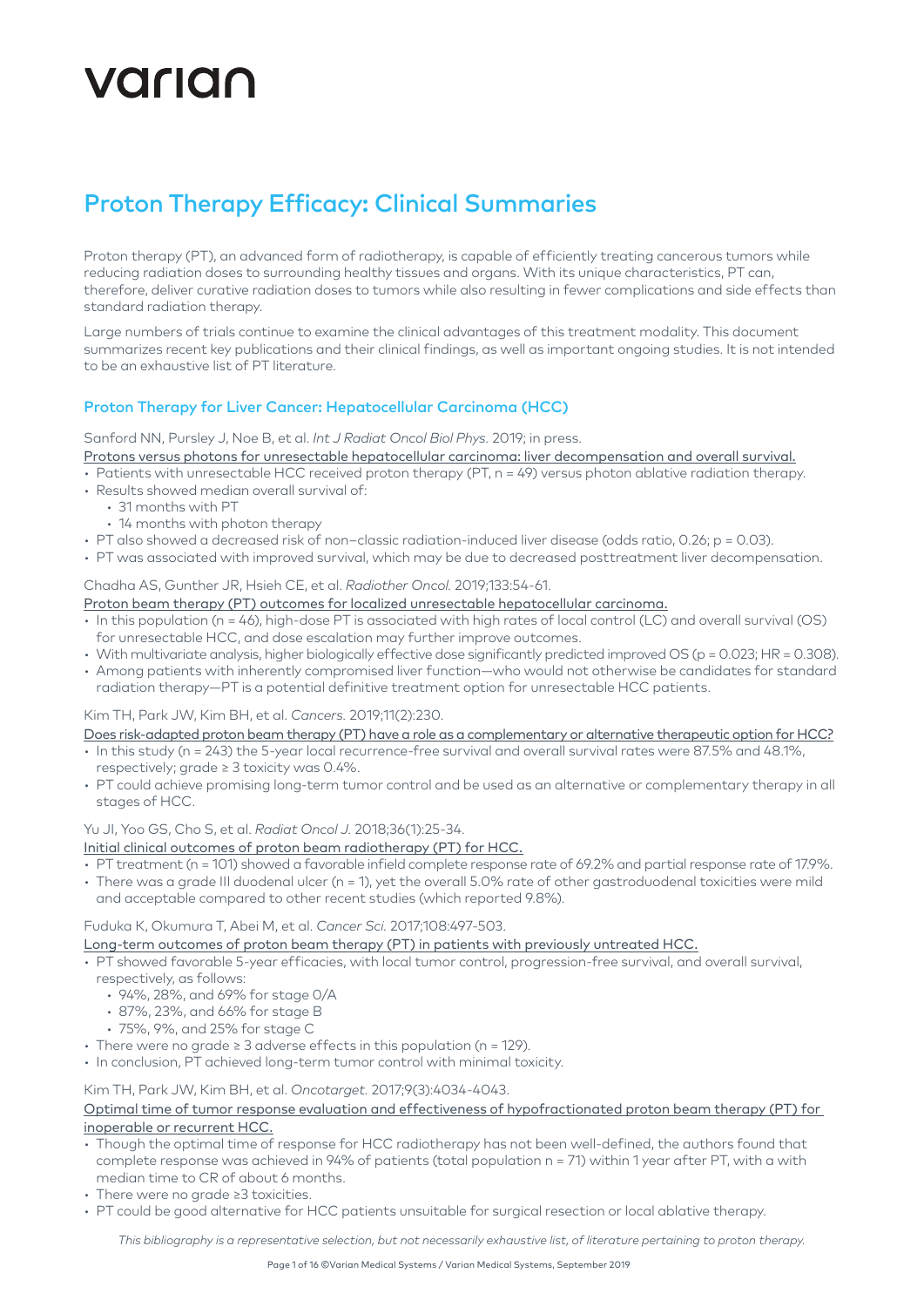#### Hong TS, Wo JY, Yeap BY, et al. *J Clin Oncol.* 2016;34(5):460-468.

#### [Multi-institutional phase II study of high-dose hypofractionated proton beam therapy \(PT\) in patients with](https://www.ncbi.nlm.nih.gov/pubmed/26668346)  [localized, unresectable HCC and intrahepatic cholangiocarcinoma \(ICC\).](https://www.ncbi.nlm.nih.gov/pubmed/26668346)

- The 2-year data (n = 92) showed:
	- Local control of 94.8% for HCC and 94.1% for ICC
	- Overall survival of 63.2% for HCC and 46.5% for ICC
- High-dose hypofractionated PT revealed high local control rates for HCC and ICC, safely supporting ongoing phase III trials.

#### Bush DA, Smith JC, Slater JD, et al. *Int J Radiat Oncol Biol Phys.* 2016;95(1):477-482.

#### [Randomized clinical trial comparing proton beam radiation therapy \(PT\) with transarterial chemoembolization](https://www.ncbi.nlm.nih.gov/pubmed/27084661)  [\(TACE\) for HCC: results of an interim analysis.](https://www.ncbi.nlm.nih.gov/pubmed/27084661)

- $\cdot$  Among these patients (n = 69) there was similar overall survival for PT and TACE, yet with PT there was a trend
- toward improved local tumor control (88% vs 45%,  $p = 0.06$ ) and progression-free survival (48% vs 31%,  $p = 0.06$ ).
- Significantly reduced hospitalization after PT vs TACE (24 vs 166 days, p < 0.001) may indicate reduced toxicity with PT.

#### Dionisi F, Widesott L, Lorentini S, et al. *Radiother Oncol*. 2014;111(1):1-10.

#### [Is there a role for proton therapy \(PT\) in the treatment of HCC? A systematic review.](https://www.ncbi.nlm.nih.gov/pubmed/24560761)

- Data from 16 studies reporting on more than 900 patients revealed that, at the time of publication, passive scattering was the most frequently used PT delivery technique.
- Local control was approximately 80% at 3-5 years; average 5-year overall survival was 32%. There was low toxicity (mainly GI).
- There is a strong rationale to enroll patients in prospective studies.

#### Fukumitsu N, Sugahara S, Nakayama H, et al. *Int J Radiat Oncol Biol Phys.* 2009;74(3):831-836.

#### [A prospective study of hypofractionated proton beam therapy \(PT\) for patients with HCC.](https://www.ncbi.nlm.nih.gov/pubmed/19304408)

- This study examined patients (n = 51) with HCC more than 2 cm away from the porta hepatis or gastrointestinal tract, all of whom were treated with PT.
- Results at 3 and 5 years post treatment, respectively, showed:
	- Local control rates of 94.5% and 87.8%
	- Overall survival rates of 49.2% and 38.7%
- Post-treatment serum alpha-fetoprotein values were significantly reduced when compared with pretreatment values (p < 0.0001).
- There were 3 patients who experienced late sequelae of grade 2+; all remaining patients experienced only minor acute reactions of grade 1 or less.

#### Key Ongoing Studies

#### Hong T, et al.

#### [A Phase III randomized trial of protons vs photons for HCC.](https://clinicaltrials.gov/ct2/show/NCT03186898?term=03186898&rank=1)

- This randomized Phase III trial (estimated n = 186) is examining proton therapy (PT) vs photon therapy in hepatocellular carcinoma patients.
	- Primary outcome measures: overall survival
	- Secondary outcome measures: progression-free survival, local progression, and toxicity
- Estimated completion: 2027

#### Lin SM, Huang BS, et al.

#### [Proton beam radiotherapy \(PT\) vs switching control radiofrequency ablation for patients with medium or large](https://clinicaltrials.gov/ct2/show/NCT02640924)  [treatment-naïve HCC.](https://clinicaltrials.gov/ct2/show/NCT02640924)

- Patients (estimated n = 166) in this prospective, randomized trial will be treated with either PT or multiple
	- electrode radiofrequency ablation with switching controller (ME-SWC RFA).
		- Primary outcome measures: local control rate
		- Secondary outcome measures: overall survival, distant metastasis-free survival
- The investigators will also use next generation sequencing (NGS) to examine the gene expression profile of tumor samples.
- Estimated completion: 2021

#### Devera M, et al.

[Randomized controlled trial of transarterial chemoembolization \(TACE\) vs proton beam radiotherapy \(PT\) for the](https://clinicaltrials.gov/ct2/show/NCT00857805)  [treatment of HCC.](https://clinicaltrials.gov/ct2/show/NCT00857805)

- This is the first randomized trial to compare, head-to-head, the efficacy of TACE vs PT in HCC patients
	- (estimated n = 220).
	- Primary outcome measures: overall survival
	- Secondary outcome measures: time to progression, downstaging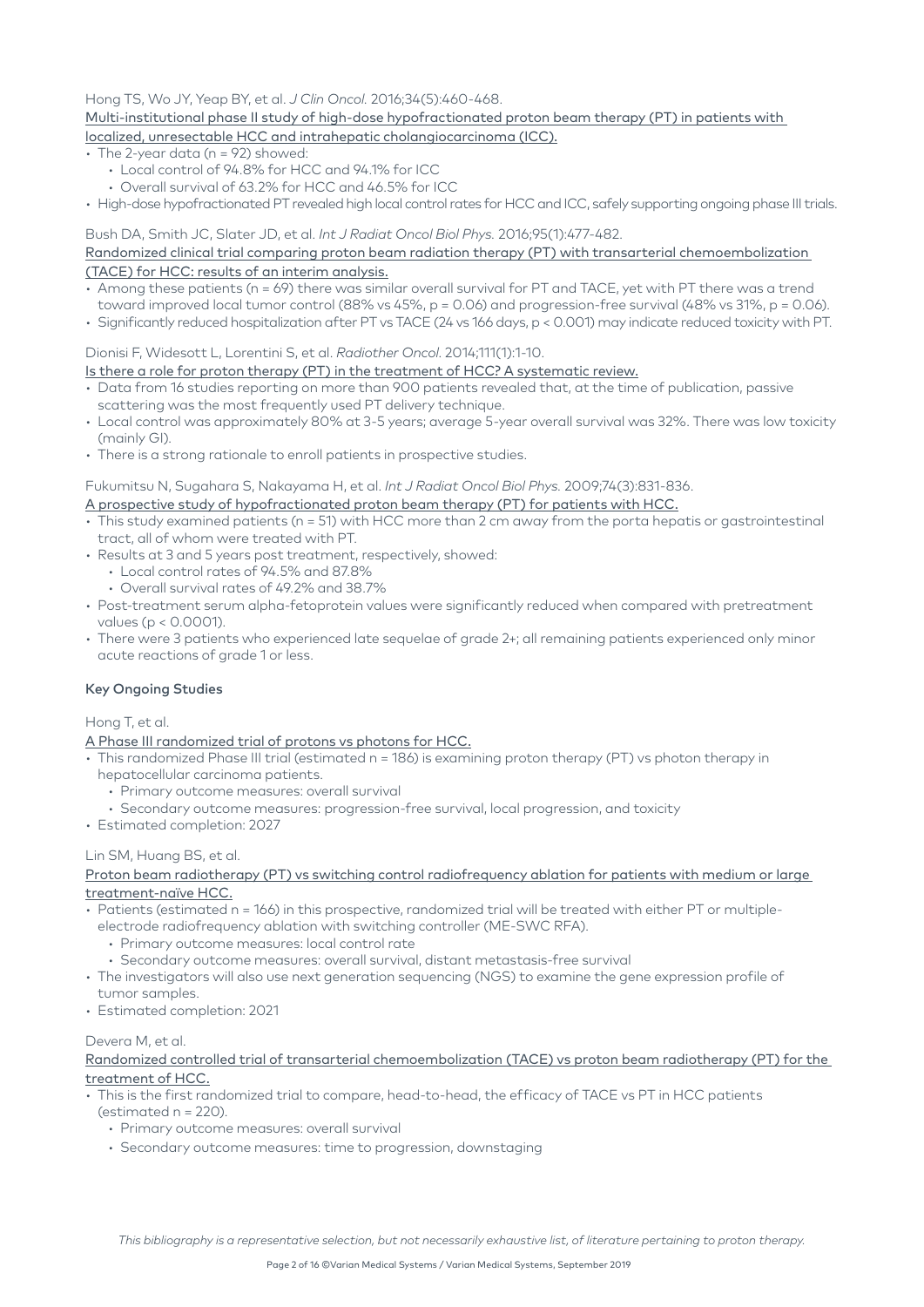## Proton Therapy for Non-Small Cell Lung Cancer (NSCLC)

Kim H, Pyo H, Noh JM, et al. *Radiat Oncol.* 2019;14(1):19.

[Preliminary result of definitive radiotherapy \(RT\) in patients with NSCLC who have underlying idiopathic](https://www.ncbi.nlm.nih.gov/pubmed/30691496) 

- [pulmonary fibrosis: comparison between x-ray and proton therapy \(PT\).](https://www.ncbi.nlm.nih.gov/pubmed/30691496)
- Because idiopathic pulmonary fibrosis (IPF) can lead to fatal complications post RT, patients who developed IPF were evaluated (n = 30) to determine therapeutic differences in conventional x-ray RT vs PT.
- Outcomes associated with PT vs x-ray RT, respectively, were as follows:
	- Treatment-related death: 0% vs 18.2%
	- The 1-year overall survival: 66.7% vs 46.4%
- PT may be helpful to reduce acute and fatal complications related to IPF.

Badiyan SN, Rutenberg MS, Hoppe BS, et al. *Pract Radiat Oncol.* 2019. pii: S1879-8500(19)30056-6. [Clinical outcomes of patients with recurrent lung cancer reirradiated with proton therapy on the Proton](https://www.ncbi.nlm.nih.gov/pubmed/30802618)  [Collaborative Group and University of Florida Proton Therapy Institute Prospective Registry Studies.](https://www.ncbi.nlm.nih.gov/pubmed/30802618)

- This is the largest such cohort of patients treated with PT published to date (2019): 479 patients with NSCLC and 158 patients with small cell lung cancer (SCLC).
- Pencil beam scanning (PBS) may be ideally suited for reirradiation in the setting of recurrent disease.
- Overall the findings showed that reirradiation with PT is well tolerated and with acceptable toxicity and encouraging efficacy.

## Stage I NSCLC

Nantavithya C, Gomez DR, Wei X, et al. *Int J Radiat Oncol Biol Phys.* 2018;101(3):558-563.

[Phase 2 study of stereotactic body radiation therapy \(SBRT\) and stereotactic body proton therapy \(SBPT\) for](https://www.ncbi.nlm.nih.gov/pubmed/29680255)  [high-risk, medically inoperable, early-stage NSCLC.](https://www.ncbi.nlm.nih.gov/pubmed/29680255)

• Data at 3 years (n = 19) revealed the following from the SBPT group vs the SBRT group, respectively:

- The 3-year overall survival differed significantly: 90% vs 27.8%
	- Local control: 90% vs 87.5%
- Regional control: 90% vs 47.6%
- Poor accrual led to early closure of the trial, thus limiting accurate assessment of efficacy.

#### Chi A, Chen H, Wen S, et al. *Radiother Oncol.* 2017;123(3):346-354.

#### [Comparison of particle beam therapy and stereotactic body radiotherapy \(SBRT\) for early stage non-small cell](https://www.ncbi.nlm.nih.gov/pmc/articles/PMC5568119/pdf/nihms893777.pdf)  [lung cancer: a systematic review and hypothesis-generating meta-analysis.](https://www.ncbi.nlm.nih.gov/pmc/articles/PMC5568119/pdf/nihms893777.pdf)

- This systematic review examined 72 SBRT studies and 9 hypo-fractionated particle beam therapy studies.
- Particle beam therapy (proton or carbon ions) was associated with improved overall survival (OS; p = 0.005) and progression-free survival (p = 0.01) in a univariate meta-analysis.
- Yet OS did not reach statistical significance in the final multivariate meta-analysis.

#### Makita C, Nakamura T, Takada A, et al. *Acta Oncol.* 2015;54(3):307-314.

#### [High-dose proton beam therapy \(PT\) for stage I NSCLC: clinical outcomes and prognostic factors.](https://www.ncbi.nlm.nih.gov/pubmed/25291076)

- Among all patients (n = 56), those with peripherally located tumors were given 66 Gy relative biological dose effectiveness (RBE) over 10 fractions (Protocol A) while those with centrally located tumors were given 80 Gy (RBE) over 25 fractions (Protocol B).
- The 3-year results showed:
	- Overall survival of 81.3%
	- Progression-free survival of 73.4%
	- Local control of 96.0%
	- No significant differences in outcomes between the two protocols

#### Kanemoto A, Okumura T, Ishikawa H, et al. *Clin Lung Cancer.* 2014;15(2):e7-12.

#### [Outcomes and prognostic factors for recurrence after high-dose proton beam therapy \(PT\) for centrally and](https://www.ncbi.nlm.nih.gov/pubmed/24365049)  [peripherally located stage I NSCLC.](https://www.ncbi.nlm.nih.gov/pubmed/24365049)

- Patients (n = 74) with centrally or peripherally located stage I NSCLCs (n = 80 sites) were treated with PT. A protocol using 72.6 Gy (relative biological effectiveness, RBE) in 22 fractions was used for centrally located tumors, and 66 Gy (RBE) in 10 or 12 fractions was used for peripherally located tumors.
- Results at 3 years revealed:
	- Overall survival of 76.7%
	- Disease-specific survival of 83.0%
	- Progression-free survival of 58.6%
	- Local control rate of 86.2% for stage IA tumors and 67.0% for stage IB tumors
	- Local control rate of 63.9% for centrally located tumors using 72.6 Gy (RBE) and 88.4% for peripherally located tumors using 66 Gy (RBE)
- Radiation dose was shown to be the most significant prognostic factor for tumor control (vs other factors: tumor diameter or patient age).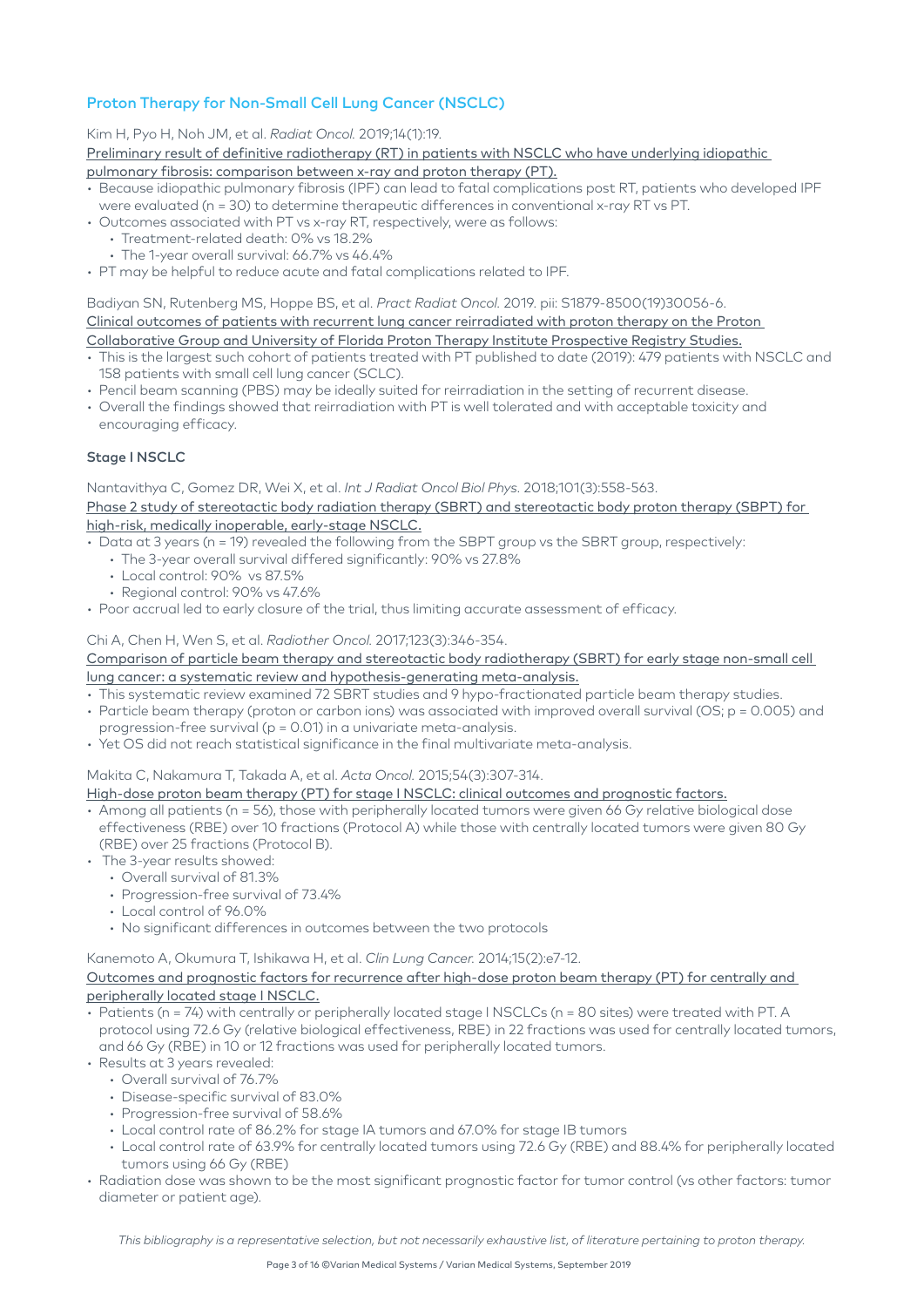Bush DA, Cheek G, Zaheer S, et al. *Int J Radiat Oncol Biol Phys.* 2013;86(5):964-968.

[High-dose hypofractionated proton beam radiation therapy \(PT\) is safe and effective for central and peripheral](https://www.ncbi.nlm.nih.gov/pubmed/23845845)  [early-stage NSCLC: results of a 12-year experience at Loma Linda University Medical Center.](https://www.ncbi.nlm.nih.gov/pubmed/23845845)

- Eligible subjects (n = 111), who were medically inoperable or refused surgery, received hypofractionated PT to the primary tumor only.
- The initial dose was 51 Gy in 10 fractions, followed by 60 Gy in 10 fractions. An interim analysis showed that local control was insufficient with 60 Gy and the protocol was amended to increase the dose to 70 Gy in 10 fractions for the final phase of the trial.
- Results revealed:
	- All patients showed improved overall survival (OS) with increasing dose level.
	- A significant improvement in OS was noted with increasing PT dose of up to 70 Gy. The 4-year OS was 18% at 51 Gy, 32% at 60 Gy, and 51% at 70 Gy (p = 0.006).
	- The 4-year data for peripheral T1 tumors revealed: local control of 96%, disease-specific survival of 88%, and OS of 60%.
- High-dose hypofractionated PT achieves excellent outcomes for lung carcinomas that are peripherally or centrally located. The 70-Gy regimen has been adopted as standard therapy for T1 tumors at our institution.

## Locally Advanced NSCLC

#### Liao Z, et al. *J Clin Oncol.* 2018;36(18):1813-1822.

[Bayesian adaptive randomization trial of passive scattering proton therapy \(PSPT\) and intensity modulated](https://www.ncbi.nlm.nih.gov/pubmed/29293386)  [photon radiotherapy \(IMRT\) for locally advanced NSCLC.](https://www.ncbi.nlm.nih.gov/pubmed/29293386)

- This randomized trial compared outcomes with PSPT (n = 57) vs IMRT (photon) (n = 92), both with concurrent chemotherapy.
- PSPT significantly reduced heart exposure, both radiation dose and heart volume.
- PSPT did not improve dose-volume indices for lung, and there was no benefit in radiation pneumonitis and local failure—presumably reflecting the use of relatively large safety margins for the 3-D scattering proton beams.

#### Chang JY, Verma V, Li M, et al. *JAMA Oncol.* 2017;3(8):e172032.

- Of the 64 patients enrolled, 17 were available at last follow-up: the 5-year data show that concurrent chemotherapy and passively scattered proton beam therapy (PT) to treat unresectable NSCLC offer promising clinical outcomes and comparable toxicity rates (compared with historical photon data):
	- Survival was 27% at last follow-up.
	- Median overall survival was 26.5 months.

Higgins KA, O'Connell K, Liu Y, et al. *Int J Radiat Oncol Biol Phys.* 2017;97(1):128-137.

[National cancer database analysis of proton versus photon radiation therapy in NSCLC.](https://www.ncbi.nlm.nih.gov/pubmed/27979443)

- Study data 2004-2012 identified 243,822 patients—243,474 treated with photon radiation and 348 treated with proton therapy (PT). Data revealed:
	- Patients in an area with < \$46,000 annual median income were less likely to receive PT.
	- The 5-year overall survival, via propensity matched analysis, was better with PT (22%) vs non-PT (16%; p = 0.025).
	- For stage II and III patients, non-PT was associated with worse survival compared with PT (p < 0.01).

#### Oshiro Y, Mizumoto M, Okumura T, et al. *J Thorac Oncol.* 2012;7(2):370-375.

- [Results of proton beam therapy \(PT\) without concurrent chemotherapy for patients with unresectable stage III NSCLC.](https://www.ncbi.nlm.nih.gov/pubmed/22157368)
- Planned total doses in this retrospective study (n = 57) ranged from 50 to 84.5 GyE (median, 74 GyE).
- Results revealed:
	- Median overall survival (OS) of 21.3 months
	- 1- and 2-year OS of 65.5% and 39.4%, respectively
	- 1- and 2-year local control rates of 79.1% and 64.1%, respectively
	- Toxicity: grade ≥ 3 lung toxicity in 6 patients; grade ≤ 2 esophageal toxicity; no cardiac toxicity
- While the prognosis of patients with unresectable stage III NSCLC is poor without chemotherapy, these data suggest that high-dose PT is beneficial and tolerable for these patients.

## Sejpal S, Komaki R, Tsao A, et al. *Cancer.* 2011;117(13):3004-3013.

#### [Early findings on toxicity of proton beam therapy \(PT\) with concurrent chemotherapy for NSCLC.](https://www.ncbi.nlm.nih.gov/pubmed/21264827)

- In this population (n = 62) authors examined PT vs photon radiotherapy (RT) delivered either as 3-D conformal RT (3D-CRT) or intensity-modulated RT (IMRT).
- Median total radiation was greater at 74 Gy (RBE) for PT versus 63 Gy for the photon groups.
- Severe (grade ≥ 3) pneumonitis and esophagitis rates were, respectively (p < 0.001 for all):
	- PT group: 2% and 5%, despite the higher radiation dose
		- IMRT group: 9% and 44%
		- 3D-CRT group: 30% and 18%

[Proton beam radiotherapy and concurrent chemotherapy for unresectable stage III NSCLC: final results of a phase](https://www.ncbi.nlm.nih.gov/pubmed/28727865)  [2 study.](https://www.ncbi.nlm.nih.gov/pubmed/28727865)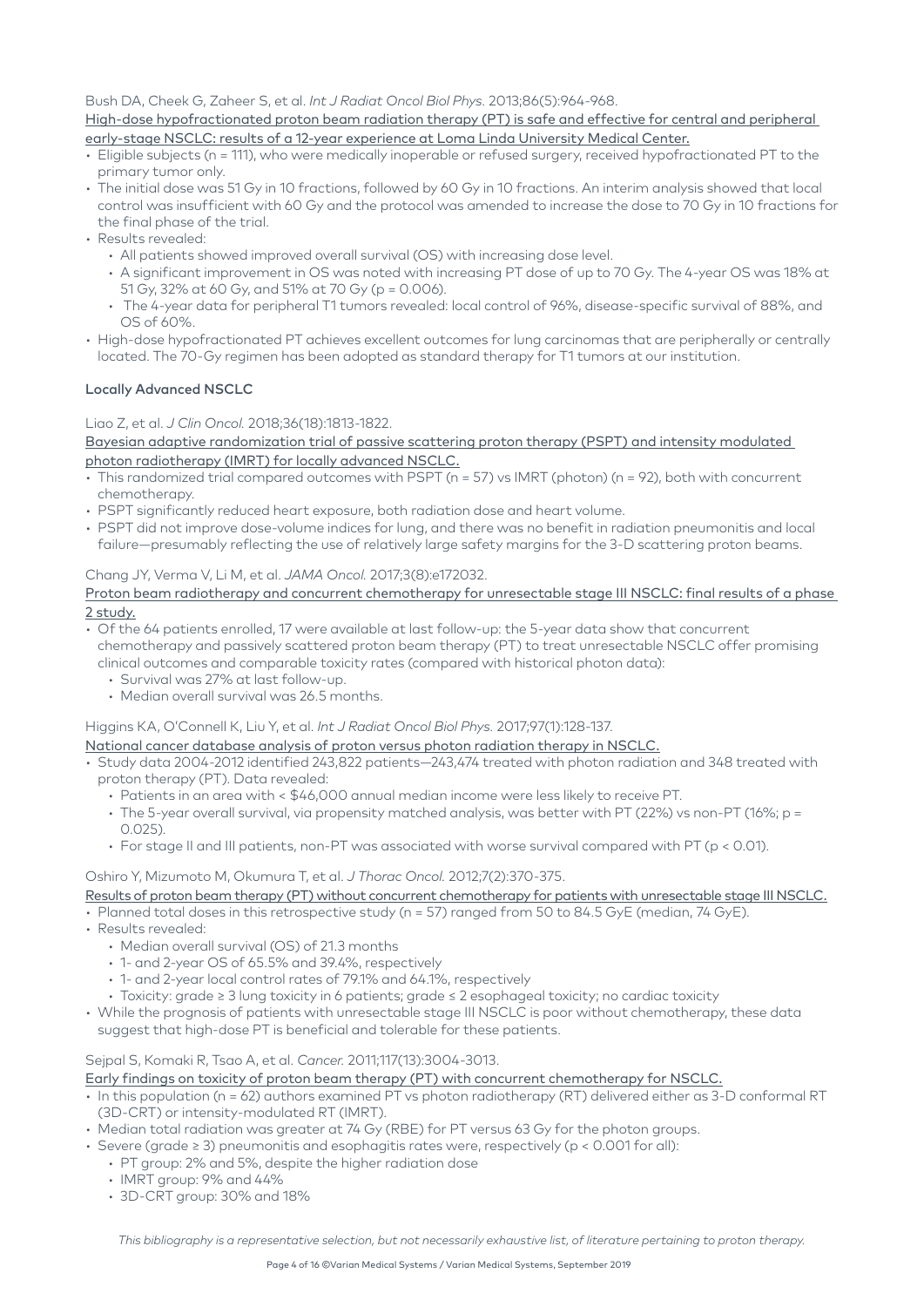## Chang JY, Komaki R, Lu C, et al. *Cancer.* 2011;117(20):4707-4713.

#### [Phase 2 study of high-dose proton therapy with concurrent chemotherapy for unresectable stage III NSCLC.](https://www.ncbi.nlm.nih.gov/pubmed/21437893)

- In this population (n = 44), passively scattered proton-beam therapy (PT) was used concurrently with chemotherapy.
- At 1 year overall survival was 86%, and progression-free survival was 63%.
- 20.5% (n = 9) of patients experienced local disease recurrence; only 9.1% (n = 4) had isolated local failure. No patients experienced grade 4 or 5 proton-related adverse events.
- The median survival time of 29.4 months is encouraging for unresectable stage III NSCLC.

#### Postoperative Radiation Therapy (PORT) for NSCLC

Remick JS, Schonewolf C, Gabriel P, et al. *Clin Lung Cancer.* 2017;18(4):364-371.

#### [First clinical report of proton beam therapy \(PT\) for postoperative radiotherapy for NSCLC.](https://www.ncbi.nlm.nih.gov/pubmed/28162946)

- Patients with locally advanced NSCLC received PORT—either PT (n = 27) or intensity-modulated radiation therapy (IMRT, n = 34)—and data on the two treatments, respectively, were:
	- Grade 3 radiation esophagitis in 1 of 27 (3.7%) vs 4 of 34 (11.8%) patients
	- 1-year median overall survival of 85.2% vs 82.4%

#### Key Ongoing Studies

Simone CB, Liao Z, et al.

[A Phase III randomized trial comparing overall survival after photon vs proton chemoradiotherapy for inoperable](https://clinicaltrials.gov/ct2/show/NCT01993810)  [stage II-IIIB NSCLC.](https://clinicaltrials.gov/ct2/show/NCT01993810)

- This randomized study (estimated n = 330) is examining efficacy of proton chemoradiotherapy (PT) vs photon chemoradiotherapy.
	- Primary outcome measure: overall survival
- Secondary outcome measures: progression-free survival, adverse events
- Estimated completion: 2025

#### Hoppe B, et al.

[A Phase I/II study of hypofractionated proton therapy \(PT\) for stage II-III NSCLC.](https://clinicaltrials.gov/ct2/show/NCT01770418)

- This study (estimated n = 61) is assessing the safety and efficacy of hypofractionated PT with concurrent chemotherapy.
	- Primary outcome measure: maximum tolerated dose of radiotherapy, 12-month survival
	- Secondary outcome measures: adverse events, disease control, overall survival
- Estimated completion: 2038

#### Schild SE, et al.

[Phase II trial of standard chemotherapy plus proton beam therapy \(PT\) to determine optimal dose of PT for](https://clinicaltrials.gov/ct2/show/NCT03132532)  [unresectable Stage 2/3 NSCLC.](https://clinicaltrials.gov/ct2/show/NCT03132532)

- This randomized study (estimated n = 120) is examining efficacy of proton therapy (PT) dosage.
- Primary outcome measure: progression-free survival
- Estimated completion: 2023

## Proton Therapy for Central Nervous System (CNS) Cancers

Petr J, Platzek I, Hofheinz F, et al. *Radiother Oncol.* 2018;128(1):121-127.

[Photon vs proton radiochemotherapy: effects on brain tissue volume and perfusion.](https://www.ncbi.nlm.nih.gov/pubmed/29370984)

- Post-resection, glioblastoma patients underwent adjuvant photon (n = 47) or proton radiochemotherapy (n = 19). Results showed that the tissue volume decrease in gray matter (GM) and white matter (WM) depends on
	- radiation dose to the healthy hemisphere and also differs between treatment modalities:
	- Photon: decreased GM of -2.2% (p < 0.001) and WM of -1.2% (p < 0.001) vs pre-radiotherapy baseline
	- Proton: no significant differences in GM (0.3%,  $p = 0.64$ ) or WM (-0.4%,  $p = 0.58$ ) vs baseline
- The decrease in perfusion was comparable for both treatment modalities.
- Proton therapy may reduce brain-volume loss when compared to photon therapy.

## Weber DC, Schneider R, Goitein G, et al. *Int J Radiat Oncol Biol Phys.* 2012;83(3):865-871.

#### [Spot scanning-based proton therapy \(PT\) for intracranial meningioma: long-term results from the Paul Scherrer Institute.](https://www.ncbi.nlm.nih.gov/pubmed/22138457) • The 5-year actuarial local control and overall survival rates were 84.8% and 81.8%, respectively, for the entire

- cohort (n = 39) and 100% for benign histology.
- PT is a safe and effective treatment for patients with untreated, recurrent, or incompletely resected intracranial meningiomas.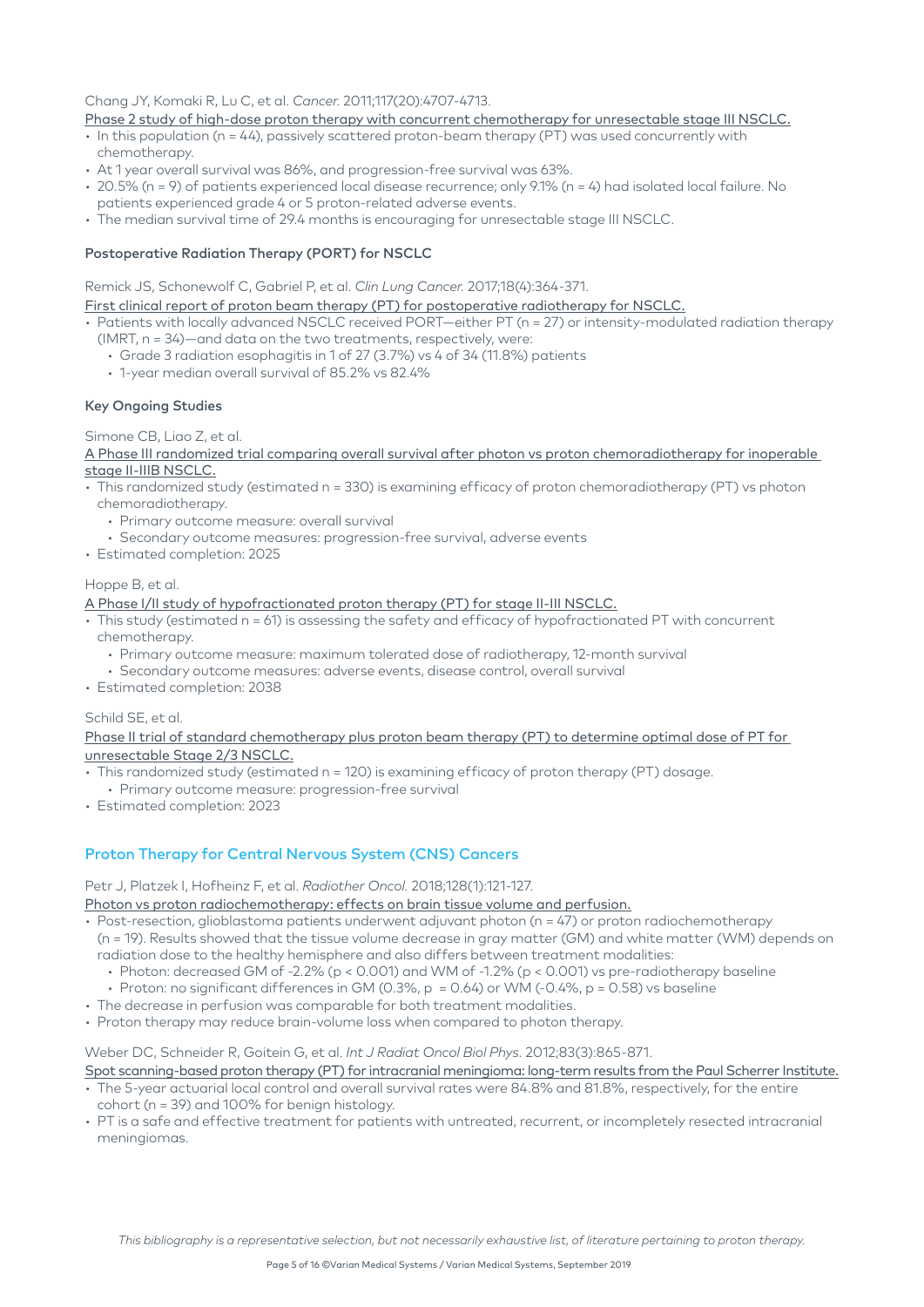#### Silander H, Pellettieri L, Enblad P, et al. *Acta Neurol Scand.* 2004;109(2):85-90.

#### [Fractionated, stereotactic proton beam treatment of cerebral arteriovenous malformations \(AVMs\).](https://www.ncbi.nlm.nih.gov/pubmed/14705968)

- Proton therapy (PT) is successful in a relatively high proportion of intermediate- and large-sized cerebral AVMs (n = 26).
- The advantage of PT (compared with gamma knife and LINAC stereotactic irradiation) is that protons can
- irradiate even large volumes with a very sharp dose profile against normal surroundings.
- Thus, PT is a valuable option for treating AVMs larger than 10 ml.

#### Weber DC, Chan AW, Bussiere MR, et al. *Neurosurgery.* 2003;53(3):577-586.

#### [Proton beam radiosurgery for vestibular schwannoma: tumor control and cranial nerve toxicity.](https://www.ncbi.nlm.nih.gov/pubmed/12943574)

- $\cdot$  The 2- and 5-year tumor control rates were 95.3% and 93.6% (n = 88).
- Proton beam stereotactic radiosurgery has been shown to be an effective means of tumor control, exhibiting a high radiological response rate.
- Results showed excellent facial and trigeminal nerve function preservation rates.

Noël G, Habrand JL, Mammar H, et al. *Strahlenther Onkol.* 2002;178(9):480-485.

#### [Highly conformal therapy using proton component in the management of meningiomas. Preliminary experience of](https://www.ncbi.nlm.nih.gov/pubmed/12426833)  [the Centre de Protonthérapie d'Orsay.](https://www.ncbi.nlm.nih.gov/pubmed/12426833)

- Patients with intracranial meningiomas were treated with an escalated dose of external conformal fractionated radiation therapy combining photons and protons (n = 17).
- The 4-year local control rate was 87.5% and overall survival rate was 88.9%.
- In both benign and more aggressive meningiomas, the combination of conformal photons and protons with a dose escalated by 10-15% offers clinical improvements in most patients as well as radiological long-term stabilization.

#### Key Ongoing Studies

#### Witt Nystrom P, et al.

[Proton radiotherapy \(PT\) for primary CNS tumours in adults: a prospective Swedish multicentre study.](https://www.clinicaltrials.gov/ct2/show/study/NCT02797366)

- This study (estimated n = 500) consists of 2 sequential cohorts evaluated for the feasibility, safety, and toxicity of PT. • Primary outcome measures: acute and long-term adverse events
- Secondary outcome measure: local and regional tumor control, quality of life, normal tissue sparing
- Estimated completion: 2030

#### Shih HA, et al.

#### [A Phase I/II trial of increased dose intensity modulated proton therapy \(IMPT\) for high-grade meningiomas.](https://clinicaltrials.gov/ct2/show/NCT02693990)

- This study (estimated n = 60) is evaluating the ability of the IMPT dose to target the desired tumor and provide less dose to the surrounding tissues.
	- Primary outcome measures: assessing safety and utility of post-operative IMPT
	- Secondary outcome measures: duration of local tumor control and overall survival
- Estimated completion: 2024

#### Mehta M, et al.

[Dose-escalated photon IMRT or proton beam radiation therapy versus standard-dose radiation therapy and](https://clinicaltrials.gov/ct2/show/NCT02179086)  [temozolomide in treating patients with newly diagnosed glioblastoma.](https://clinicaltrials.gov/ct2/show/NCT02179086)

- This randomized phase II trial (estimated n = 606) is studying outcomes of dose-escalated photon intensitymodulated radiation therapy (IMRT) or PT compared with standard-dose radiation therapy when given with temozolomide.
	- Primary outcome measures: overall survival
	- Among secondary outcome measures: progression-free survival, treatment-related toxicity, and changes in neurocognitive function
- Estimated completion: 2026

#### Grosshans D, et al.

[Proton beam therapy \(PT\) or intensity-modulated radiation therapy \(IMRT\) in preserving brain function in patients](https://clinicaltrials.gov/ct2/show/NCT03180502)  [with IDH mutant grade II or III glioma.](https://clinicaltrials.gov/ct2/show/NCT03180502)

- This randomized phase II trial (estimated n = 120) is studying PT vs IMRT in terms of side effects and preservation of brain function.
	- Primary outcome measures: changes in cognition as measured by the CTB COMP score
	- Among secondary outcome measures: changes in quality of life and symptoms
- Estimated completion: 2030

## Proton Therapy for Cancer at Base of Skull and Chordomas

Zhou J, Yang B, Wang X, et al. *World Neurosurg.* 2018;117:46-53.

[Comparison of the effectiveness of radiotherapy with photons and particles for chordoma after surgery: a meta-analysis.](https://www.ncbi.nlm.nih.gov/pubmed/29879512)

- In this meta-analysis of 25 studies, particle therapy was more effective after surgery for chordoma than conventional radiotherapy (CRT).
- The 10-year overall survival was higher with particle therapy than with stereotactic radiotherapy (SRT).
- Proton therapy is a significant and effective therapy for chordoma patients after surgery.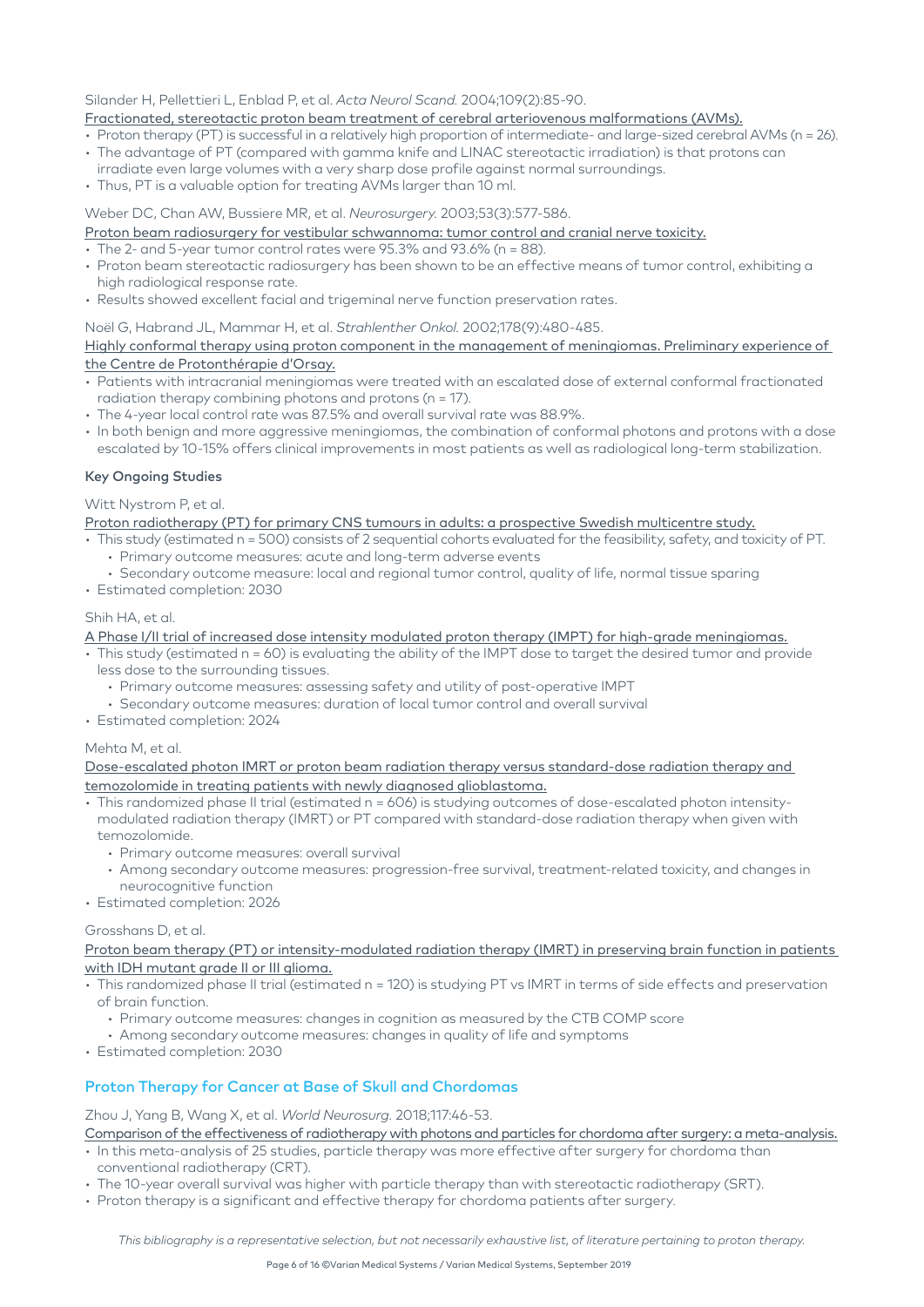#### Amichetti M, Amelio D, Cianchetti M, et al. *Clin Oncol.* 2017;2:1195.

- [The treatment of chordoma and chondrosarcoma of the skull base with particular attention to radiotherapy.](http://www.clinicsinoncology.com/pdfs_folder/cio-v2-id1195.pdf)
- We are seeing the evolution of radiation techniques able to adequately treat the target and to reduce treatment risk.
- Particle therapy—protons and carbon ions—are being used more widely and are considered a standard of irradiation.
- Proton-beam therapy with wide en bloc excision is the treatment standard in managing chordomas at many quaternary-care cancer centers.

#### Kabolizadeh P, Chen YL, Liebsch N, et al. *Int J Radiat Oncol Biol Phys.* 2017;97(2):254-262.

#### [Updated outcome and analysis of tumor response in mobile spine and sacral chordoma treated with definitive](https://www.ncbi.nlm.nih.gov/pubmed/27986348)  [high-dose photon/proton radiation therapy.](https://www.ncbi.nlm.nih.gov/pubmed/27986348)

- This retrospective analysis examined patients (n = 40) with unresected chordoma treated with photon/proton radiation therapy.
- The 5-year data revealed: local control 85.4%, overall survival 81.9%, disease-specific survival 89.4%, and distant failure 20.2%.
- The median maximum volumetric regressions were as follows: total target volume, 43.2%; soft tissue target volume, 70.4%.
- These results continue to support the use of high-dose definitive radiation therapy for selected patients.

#### Weber DC, Malyapa R, Albertini F, et al. *Radiother Oncol.* 2016;120(1):169-174.

[Long-term outcomes of patients with skull-base low-grade chondrosarcoma and chordoma patients treated with](https://ac.els-cdn.com/S0167814016311148/1-s2.0-S0167814016311148-main.pdf?_tid=6bc5545f-ab3b-408d-87f6-d5d49f0f8526&acdnat=1550006084_4adbb046ab381da9b4151380de990bc1)  [pencil beam scanning \(PBS\) proton therapy.](https://ac.els-cdn.com/S0167814016311148/1-s2.0-S0167814016311148-main.pdf?_tid=6bc5545f-ab3b-408d-87f6-d5d49f0f8526&acdnat=1550006084_4adbb046ab381da9b4151380de990bc1)

- At a mean follow-up of 50 months (n = 222), the rate of local failures was 15.8%.
- The 7-year high-grade toxicity-free survival was 87.2%.
- Proton therapy using PBS is an effective treatment for skull base tumors, with acceptable late toxicity.

#### Amichetti M, Amelio D, Cianchetti M, et al. *Neurosurg Rev.* 2010;33(2):155-165.

- [A systematic review of proton therapy \(PT\) in the treatment of chondrosarcoma \(CSA\) of the skull base.](https://www.ncbi.nlm.nih.gov/pubmed/19921291)
- Per this review's inclusion criteria, four articles, reporting the most recent updated results, were included in the analysis of clinical outcomes (n = 254).
- PT following maximal surgical resection shows a very high probability of medium- and long-term cure with a relatively low risk of significant complications.

#### Amichetti M, Cianchetti M, Amelio D, et al. Neurosurg Rev. 2009;32(4):403-416.

#### [Proton therapy \(PT\) in chordoma of the base of the skull: a systematic review.](https://www.ncbi.nlm.nih.gov/pubmed/19319583)

- Radiation therapy has shown to be a valuable modality for local control postoperatively, particularly when using charged particle radiotherapy.
- A review of limited studies (7 uncontrolled single-arm studies, n = 416) revealed that PT has shown better results compared to conventional photon irradiation, resulting in the best long-term (10-year) outcomes for this type of tumor.
- There were relatively few significant complications considering the high doses delivered.

#### Ares C, Hug EB, Lomax AJ, et al. *Int J Radiat Oncol Biol Phys.* 2009;75(4):1111-1118.

#### [Effectiveness and safety of spot scanning proton radiation therapy for chordomas and chondrosarchomas of the](https://www.sciencedirect.com/science/article/pii/S0360301609000078?via%3Dihub)  [skull base: first long-term report.](https://www.sciencedirect.com/science/article/pii/S0360301609000078?via%3Dihub)

- Among patients (n = 64) treated with spot-scanning proton therapy (PT), 5-year rates of disease-specific survival (DSS) and overall survival (OS) were:
	- Chordomas: 81% DSS and 62% OS
	- Chondrosarcomas: 100% DSS and 91% OS
- Actuarial 5-year freedom from high-grade toxicity was 94%.
- These data support safety and efficacy of spot-scanning PT.

Noël G, Habrand JL, Mammar H, et al. *Int J Radiat Oncol Biol Phys.* 2001;51(2):392-398.

#### [Combination of photon and proton radiation therapy for chordomas and chondrosarcomas of the skull base: the](https://www.ncbi.nlm.nih.gov/pubmed/11567813)  [Centre de Protonthérapie d'Orsay experience.](https://www.ncbi.nlm.nih.gov/pubmed/11567813)

- In treating these patients (n = 45) photons represented two-thirds of the total dose and protons one-third. The median total dose delivered within the gross tumor volume was 67 cobalt gray equivalent.
- The 3-year data revealed:
	- Chordomas: local control 83.1% and overall survival (OS) 91%
	- Chondrosarcomas: local control 90% and OS 90%
- Photons combined with a proton boost of one-third the total dose offers an excellent chance of cure and acceptable toxicity. These results should be confirmed.

#### Munzenrider JE, Liebsch NJ. *Strahlenther Onkol.* 1999;175 Suppl 2:57-63.

#### [Proton therapy for tumors of the skull base.](https://www.ncbi.nlm.nih.gov/pubmed/10394399)

- The 10-year data for local control rates revealed:
	- For skull base tumors, with combined proton-photon therapy, rates are highest for chondrosarcomas at 94%, intermediate for male chordomas at 65%, and lowest for female chordomas at 42%.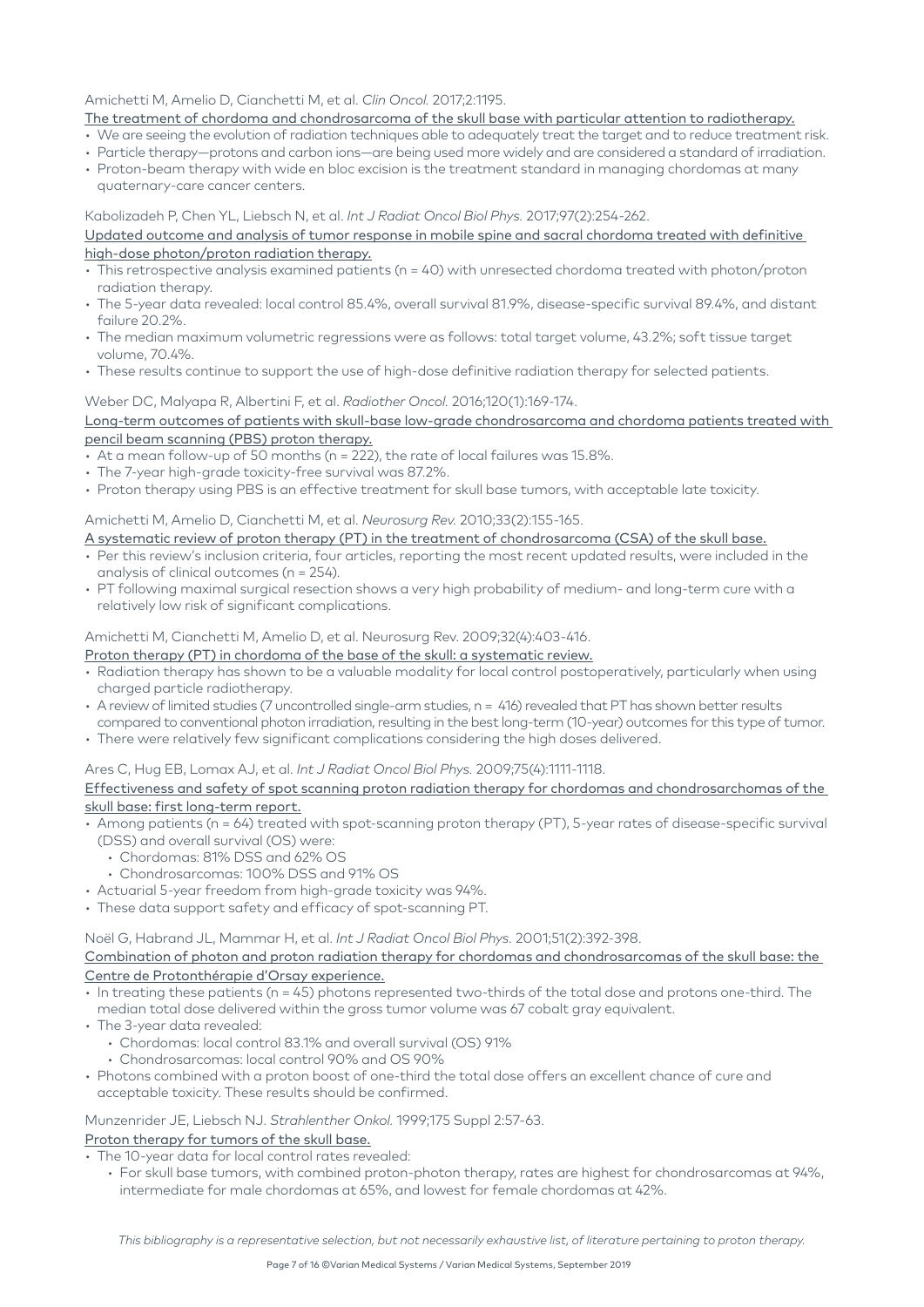- For cervical spine tumors, local control rates are not significantly different for chordomas (54%) and chondrosarcomas (48%), nor is there any difference in local control between males and females.
- Observed treatment-related morbidity has been judged acceptable, in view of the major morbidity and mortality which accompany uncontrolled tumor arowth.

#### Key Ongoing Study

Debus J, et al.

[Randomized trial of proton vs carbon ion radiation therapy in patients with chordoma of the skull base: clinical](https://clinicaltrials.gov/ct2/show/NCT01182779)  [Phase III study.](https://clinicaltrials.gov/ct2/show/NCT01182779)

- Proton therapy (PT) is the gold standard for treating skull base chordomas.
- This prospective, randomized clinical phase III trial (estimated n = 319) is examining whether carbon ion irradiation is superior to standard PT in chordomas.
	- Primary outcome measure: local-progression-free survival
	- Secondary outcome measure: overall survival, metastasis-free survival, toxicity
- Estimated completion: 2023

## Proton Therapy for Head & Neck Cancer

Romesser PB, Cahlon O, Scher E, et al. *Radiother Oncol.* 2016;118(2):286–292.

[Proton beam radiation therapy \(PBRT\) results in significantly reduced toxicity compared with intensity-modulated](https://www.ncbi.nlm.nih.gov/pmc/articles/PMC4980117/pdf/nihms803755.pdf)  [radiation therapy \(IMRT\) for head and neck tumors that require ipsilateral radiation.](https://www.ncbi.nlm.nih.gov/pmc/articles/PMC4980117/pdf/nihms803755.pdf)

- For ipsilateral head and neck treatments, patients received either PBRT (n = 18, 43.9%) or IMRT (n = 23, 56.1%).
- Findings:
	- Compared to PBRT, IMRT plans delivered a higher median maximum dose to structures (brainstem, spinal cord, oral cavity, contralateral parotid, contralateral submandibular areas).
	- PBRT, compared to IMRT, had significantly lower rates of grade ≥ 2 acute dysgeusia (5.6% vs. 65.2%, p < 0.001), mucositis (16.7% vs. 52.2%, p = 0.019), and nausea (11.1% vs. 56.5%, p = 0.003).
- The unique properties of PBRT spare more normal tissue, an advantage that seemingly translates into lower rates of acute treatment-related toxicity.

#### McDonald MW, Liu Y, Moore MG, et al. *Rad Oncol.* 2016;11:32.

[Acute toxicity in comprehensive head and neck radiation for nasopharynx and paranasal sinus cancers: cohort](https://www.ncbi.nlm.nih.gov/pmc/articles/PMC4769827/pdf/13014_2016_Article_600.pdf)  [comparison of 3D conformal proton therapy and intensity modulated radiation therapy \(IMRT\).](https://www.ncbi.nlm.nih.gov/pmc/articles/PMC4769827/pdf/13014_2016_Article_600.pdf)

• In this retrospective trial proton therapy (n = 14), vs IMRT (n = 26), was associated with:

- Significantly reduced radiation dose to non-target normal tissues
- Lower rate of gastrostomy tube dependence
- Reduced rate of required opioid pain medication

#### Phan J, Sio TT, Nguyen TP, et al. *Int J Radiat Oncol Biol Phys.* 2016;96(1):30-41.

#### [Reirradiation of head and neck cancers with proton therapy: outcomes and analysis.](https://www.ncbi.nlm.nih.gov/pubmed/27325480)

- Patients (n = 60) in this retrospective study received reirradiation using either passive scatter proton therapy (PSPT) (25%) or intensity modulated proton therapy (IMPT) (75%).
- Data showed rates of:
	- Locoregional failure-free survival: 68.4% at 1 year
	- Overall survival: 83.8% at 1 year
	- Acute grade 3 toxicity: 30%
- Proton therapy can be a safe and effective curative reirradiation strategy.

#### Blanchard P, Garden AS, Gunn GB, et al. *Radiother Oncol.* 2016;120:48-55.

#### [Intensity-modulated proton beam therapy \(IMPT\) versus intensity-modulated photon therapy \(IMRT\) for patients](https://www.sciencedirect.com/science/article/pii/S0167814016311367)  [with oropharynx cancer: a case matched analysis.](https://www.sciencedirect.com/science/article/pii/S0167814016311367)

- Patients received either IMPT (n = 50) or IMRT (n = 100) at a median follow-up of 32 months.
- There were no statistically significant differences in:
	- Overall survival ( $p = 0.44$ )
	- Progression-free survival (p = 0.96)
- IMPT is associated with reduced rates of feeding tube dependency and severe weight loss—without jeopardizing outcome.

Sio TT, Lin HK, Shi Q, et al. *Int J Radiat Oncol Biol Phys.* 2016;95(4):1107-1114. [Intensity modulated proton therapy \(IMPT\) vs intensity modulated photon radiation therapy \(IMRT\) for](https://www.sciencedirect.com/science/article/pii/S0360301616001772) 

## [oropharyngeal cancer: first comparative results of patient-reported outcomes.](https://www.sciencedirect.com/science/article/pii/S0360301616001772)

- Patients received either IMPT ( $n = 35$ ) or IMRT ( $n = 46$ ) with concurrent chemotherapy.
- Among the top 11 symptoms—e.g., taste issues, dry mouth, swallowing/chewing difficulties, suppressed appetite, and fatigue—changes in taste and appetite during the subacute and chronic phases favored IMPT (all p < 0.048).
- Symptom burden was lower among IMPT patients.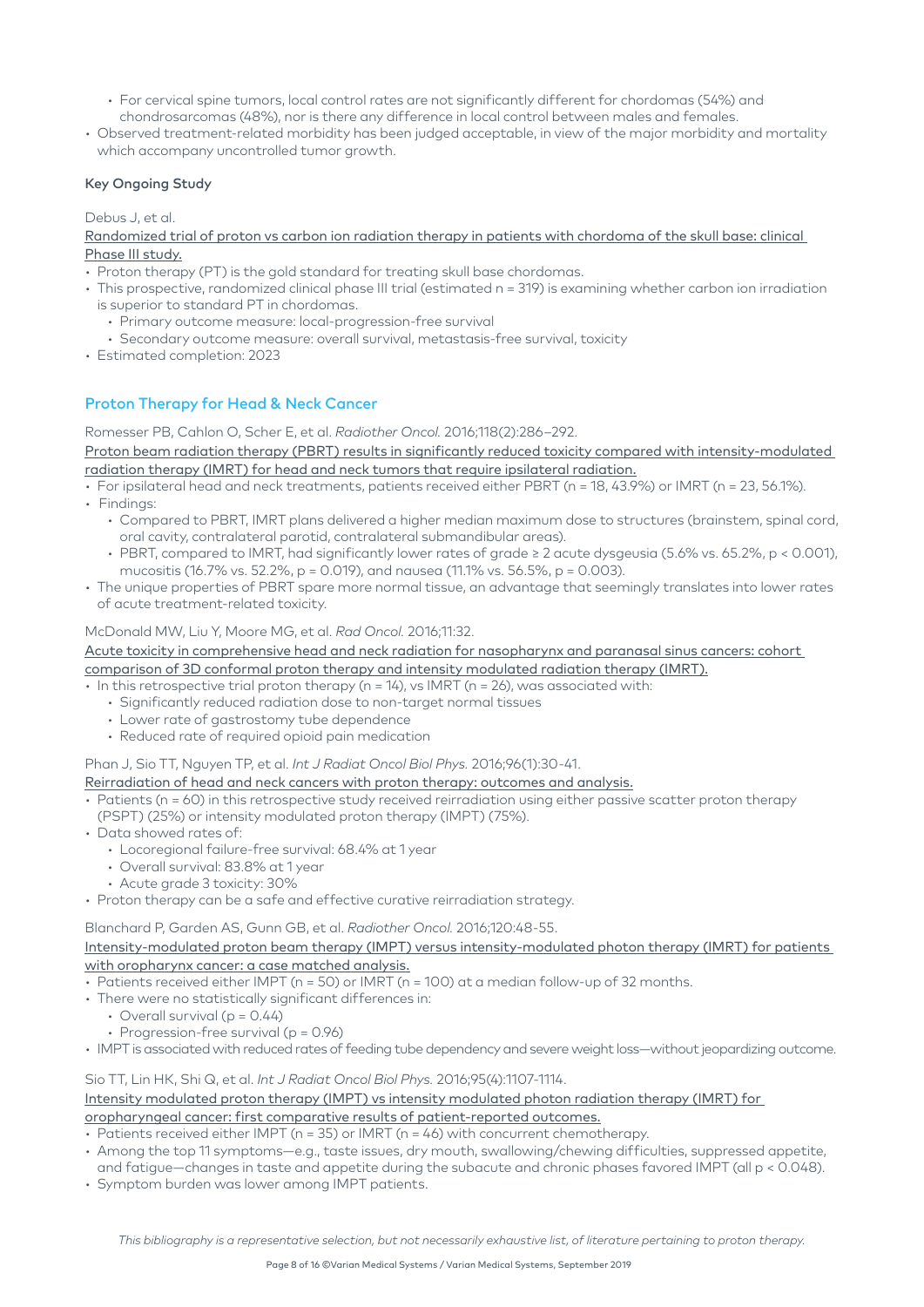#### Zenda S, Akimoto T, Mizumoto M, et al. *Radiother Oncol.* 2016;118(2):267-271. [Phase II study of proton beam therapy \(PT\) as a nonsurgical approach for mucosal melanoma of the nasal cavity or](https://www.ncbi.nlm.nih.gov/pubmed/26547102)  [para-nasal cavity or para-nasal sinuses.](https://www.ncbi.nlm.nih.gov/pubmed/26547102)

- In this study, an indirect comparison with surgical outcomes, data on patients (n = 32) treated with PT revealed:
	- Local control: 75.8% at 1 year
	- Overall survival: 46.1% at 3 years
	- Primary cause of death: cancer due to distant metastases in 93.3%
- PT showed sufficient local control benefits for mucosal melanoma as an alternative treatment of surgery.

#### Russo AL, Adams JA, Weyman EA, et al. *Int J Radiat Oncol Biol Phys.* 2016;95(1):368-376.

[Long-term outcomes after proton beam therapy \(PT\) for sinonasal squamous cell carcinoma \(SCC\).](https://www.ncbi.nlm.nih.gov/pubmed/27084654)

- Patients (n = 54) with Stage III and IV SCC of the nasal cavity and paranasal sinus received PT.
- After most had undergone prior surgical resection (69%), long-term data showed:
	- Actuarial local control rate: 80% at 2 and 5 years
	- Overall survival: 67% and 47%, respectively, at 2 and 5 years
- These long-term results reveal that PT is well tolerated and yields good locoregional control for sinonasal SCC.

Holliday EB, Garden AS, Rosenthal DI, et al. *Int J Particle Ther.* 2015;2:19-28.

## Proton therapy reduces treatment-related toxicities for patients with nasopharyngeal cancer: a case-match [control study of intensity-modulated proton therapy \(IMPT\) and intensity-modulated photon therapy \(IMRT\).](https://theijpt.org/doi/full/10.14338/IJPT-15-00011.1)

- Patients received either IMPT (n = 10) or IMRT (n = 20), and most patients received induction chemotherapy.
- Investigators reported a significantly decreased mean dose to the oral cavity and brainstem in patients treated with IMPT.
- Patients treated with IMPT had significantly reduced acute toxicity as evidenced by decreased rates of gastronomy tube placement.

#### Patel SH, Wang Z, Wong WW, et al. *Lancet Oncol.* 2014;15(9):1027-1038.

#### [Charged particle therapy versus photon therapy for paranasal sinus and nasal cavity malignant diseases: a](https://www.sciencedirect.com/science/article/abs/pii/S1470204514702682)  [systematic review and meta-analysis.](https://www.sciencedirect.com/science/article/abs/pii/S1470204514702682)

- Investigators evaluated 43 cohorts from 41 non-comparative observational studies.
- There was a statistically significant improvement with charged particle therapy when evaluating:
	- Pooled overall survival—at 5 years and at longest follow-up
	- Locoregional control—at longest follow-up, though there was no difference at 5 years

#### Key Ongoing Studies

Frank S, et al., for MD Anderson investigators.

[Intensity-modulated proton therapy \(IMPT\) for oropharyngeal cancer.](https://www.mdanderson.org/publications/oncolog/intensity-modulated-proton-therapy-for-oropharyngeal-cancer.h12-1591413.html)

- In this ongoing randomized, controlled trial, patients (estimated n = 520) receive either IMPT or intensity modulated radiation therapy (IMRT).
- The trial is examining whether there are fewer side effects with proton therapy—due to its reduced dose to healthy tissues such those as in the oral cavity, brain stem, salivary glands, and larynx.
- Compared to IMRT, IMPT for oropharyngeal cancer typically delivers a 25-Gy-lower radiation dose to healthy tissue (≈ 5 million dental x-rays).
- Investigators hope the [ongoing trial](https://clinicaltrials.gov/ct2/show/NCT01893307) can help define the value of proton therapy for oropharyngeal cancer patients who often experience adverse effects from radiation therapy.

#### Lee N, et al.

[Study of proton therapy \(PT\) versus photon beam radiotherapy in the treatment of head and neck cancer.](https://clinicaltrials.gov/ct2/show/NCT02923570?term=02923570&rank=1)

- This randomized study (estimated n = 132) is comparing the effects of PT with intensity-modulated radiation therapy (IMRT).
	- Primary outcome measure: incidence of grade 2+ acute mucositis at 1 year
- Estimated completion: 2021

## Proton Therapy for Esophageal Cancer

Lester SC, Lin SH, Chuong M, et al. *Int J Radiat Oncol Biol Phys.* 2017;98(4):820-828.

[A multi-institutional analysis of trimodality therapy for esophageal cancer in elderly patients.](https://reader.elsevier.com/reader/sd/pii/S0360301617303991?token=1C8B556AE3532C852D6E327961FA4B3604321D7B6A2C557F0B9D5A167B801C8687C680167C1F6142E750E4A957A584EC)

- The study evaluated 571 patients treated with trimodality therapy (neoadjuvant chemoradiation therapy [nCRT] followed by esophagectomy); 35% (n = 202) were age 65 or older.
- The data showed:
	- Elderly patients had a two-fold increased risk for both cardiac and pulmonary toxicities.
	- Infrequent grade 3+ acute toxicities from nCRT were clinically similar regardless of age.
	- Freedom from esophageal cancer and disease-free survival were similar, though overall survival was significantly shorter in the elderly cohort.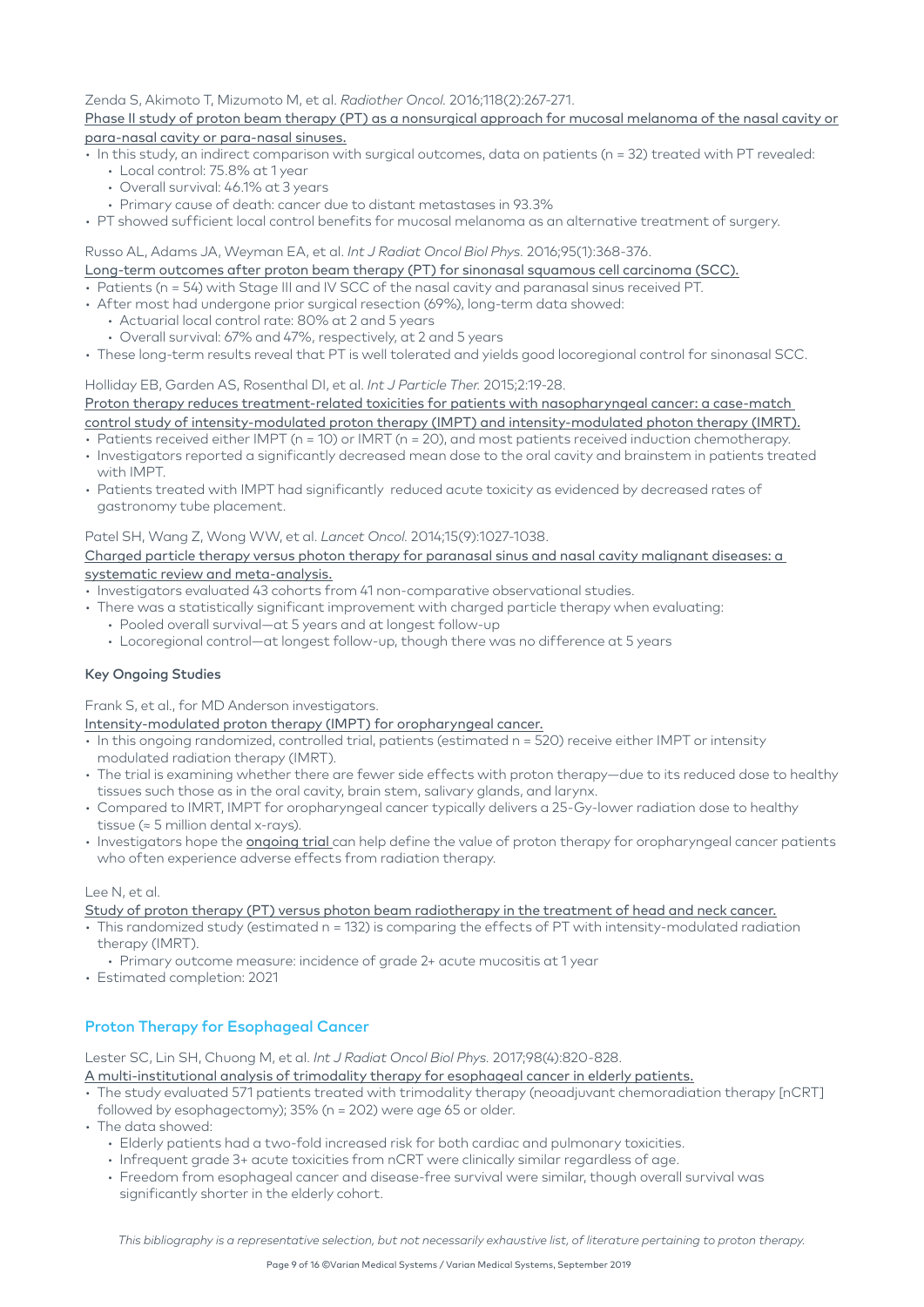- It is not known whether the increases in radiation dose conformality have a more significant benefit in elderly patients.
- Because toxicities and mortality were within published standards for trimodality therapy, such therapy is a reasonable treatment option for appropriately selected elderly patients.

#### Xi M, Xu C, Liao Z, et al. *Int J Radiat Oncol Biol Phys.* 2017;99(3):667-676.

[Comparative outcomes after definitive chemoradiotherapy using proton beam therapy \(PT\) versus intensity](https://reader.elsevier.com/reader/sd/pii/S0360301617335162?token=6A9D644D5988CCBC43BACAA4B3C38971975B183404DDA275E019733A41E56B9AC2691FA99B9D50BB85C6AC4F9851A2ED)  [modulated radiation therapy \(IMRT\) for esophageal cancer: a retrospective, single-institutional analysis.](https://reader.elsevier.com/reader/sd/pii/S0360301617335162?token=6A9D644D5988CCBC43BACAA4B3C38971975B183404DDA275E019733A41E56B9AC2691FA99B9D50BB85C6AC4F9851A2ED)

- Patients who had received definitive chemoradiotherapy (CRT) using either PT (n = 132) or IMRT (n = 211) were retrospectively analyzed.
- Compared with IMRT, PT was associated with:
	- Significant improvement in overall survival (p = 0.011), progression-free survival (p = 0.001), and distant metastasis-free survival (p = 0.031)
	- Marginal improvement in locoregional failure-free survival (p = 0.075)
	- No significant intergroup survival differences for stage I/II patients
- Compared with IMRT, PT may be associated with improved survival, especially in locally advanced disease cases.

#### Lin SH, Merrell KW, Shen J, et al. *Radiother Oncol.* 2017;123(3):376-381.

#### [Multi-institutional analysis of radiation modality use and postoperative outcomes of neoadjuvant chemoradiation](https://www.ncbi.nlm.nih.gov/pubmed/28455153)  [for esophageal cancer \(EC\).](https://www.ncbi.nlm.nih.gov/pubmed/28455153)

- Data were reviewed from EC patients treated with neoadjuvant chemoradiation (nCRT): 3D conformal radiation therapy (RT) (3D) in 214 (37%) patients, intensity modulated RT (IMRT) in 255 (44%), and proton beam therapy (PT) in 111 (19%).
- Results revealed:
	- Mean hospital length of stay was significantly associated with treatment modality: PT at 9.3 days, IMRT at 11.6 days, and 3D at 13.2 days (p < 0.0001).
	- Pulmonary complications were lowest for PT (16.2%), intermediate for IMRT (24.2%), and highest for 3D (39.5%).
	- Wound complications were lowest for PT (4.5%) and similar between IMRT (14.1%) and 3D (15.3%).
	- The 90-day postoperative mortality rates varied: PT at 0.9%, IMRT at 4.3%, and 3D at 4.2% (p = 0.264).
- Advanced technologies (IMRT and PT) were associated with significantly reduced rate of postoperative complications, with PT displaying the greatest benefit in a number of endpoints.

#### Chuong MD, Hallemeier CL, Jabbour SK, et al. *Int J Radiat Oncol Biol Phys.* 2016;95(1):488-497.

#### [Improving outcomes for esophageal cancer using proton beam therapy \(PT\).](https://reader.elsevier.com/reader/sd/pii/S0360301615267910?token=40A472643FCB3E20076F6ED31D3AC0857F41DCCB221D3B687239204C8B090B49741EEC18B4BE2C104DA948CEE3649DE0)

- This review article focuses on issues such as motion management, reirradiation, dose escalation, and potential cost effectiveness.
- There is a growing body of evidence to suggest that the dosimetric benefits of PT may result in clinically significant reduction in acute and long-term treatment-related toxicities compared with photon radiotherapy.
- Strong consideration should be given to enrolling eligible patients to available esophageal PT clinical trials.

#### Wang J, Wei C, Tucker SL, et al. *Int J Radiat Oncol Biol Phys.* 2013;86(5):885-891.

## [Predictors of postoperative complications after trimodality therapy for esophageal cancer.](https://www.ncbi.nlm.nih.gov/pmc/articles/PMC3786201/pdf/nihms467930.pdf#page=1&zoom=auto,-150,158)

- The study assessed complications after trimodality therapy (n = 444) using different types of radiation.
- Pulmonary and gastrointestinal complications were higher in patients treated with 3-D conformal radiation therapy (3D-CRT) versus either:
	- Intensity modulated radiation therapy (IMRT): odds ratio 2.018 with 3D-CRT vs 1.704 with IMRT
	- Proton beam therapy (PT): odds ratio 3.154 with 3D-CRT vs 1.55 with PT
- Complication rate data revealed:
	- IMRT: pulmonary complication rate of 24% (compared to 33%–46% in previously published studies)
	- PT: with an even lower incidence of pulmonary complications at 14% and a GI complication at 18%
- The modality of radiation can be a strong mitigating factor in postoperative complications.

## Lin SH, Komaki R, Liao Z, et al. *Int J Radiat Oncol Biol Phys.* 2012;83(3):e345-e351.

- [Proton beam therapy \(PBT\) and concurrent chemotherapy for esophageal cancer.](https://www.ncbi.nlm.nih.gov/pmc/articles/PMC3923631/pdf/nihms539659.pdf)
- This was the first reported clinical experience using concurrent chemotherapy (CChT) and passive scattering PBT (MD Anderson). Nearly half (n = 29) of the 62 patients were treated with preoperative therapy.
- These early findings suggest that while this modality is associated with a few severe toxicities, the clinical outcomes are encouraging.

## Mizumoto M, Sugahara S, Okumura T, et al. *Int J Radiat Oncol Biol Phys.* 2011;81(4):e601-e606.

#### [Hyperfractionated concomitant boost proton beam therapy \(PT\) for esophageal carcinoma.](https://www.sciencedirect.com/science/article/pii/S0360301611003610)

- In this small analysis (n = 19), patients were treated with hyperfractionated photon therapy and PT.
- The 1- and 5-year findings:
	- Survival rates: 79.0% and 42.8%, respectively
	- Local control rates: 93.8% and 84.4 %, respectively
- Hyperfractionated PT is safe and effective for patients with esophageal cancer.
- Further studies may establish the appropriate role and treatment schedule for PT.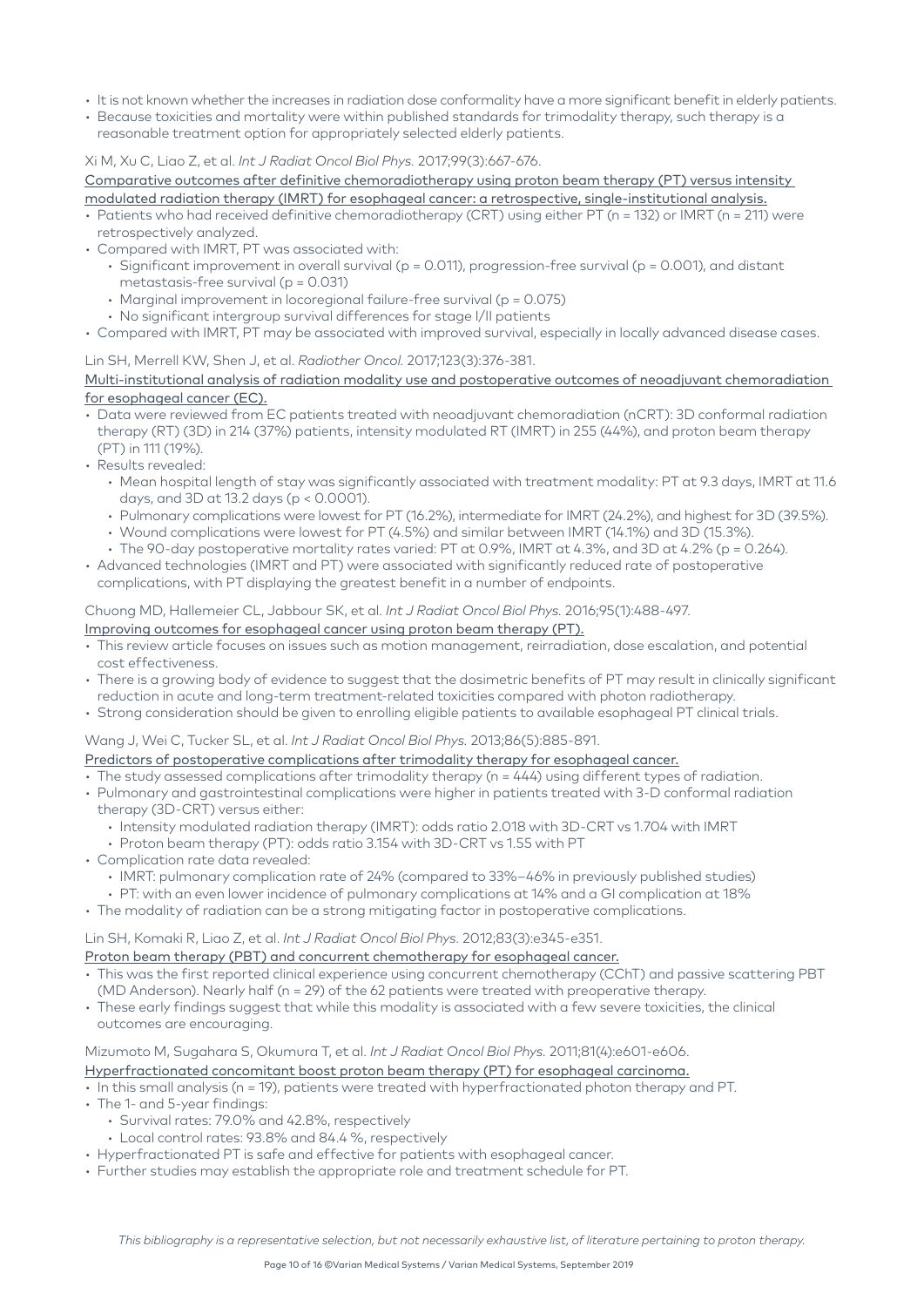Mizumoto M, Suahara S, Nakayama H, et al. *Strahlenther Onkol.* 2010;186:482.

[Clinical results of proton-beam therapy \(PT\) for locoregionally advanced esophageal cancer.](https://link.springer.com/article/10.1007%2Fs00066-010-2079-4)

- In this study 64.7% (n = 33) of patients received photon and PT as a boost; the remaining 35.3% (n = 18) received PT only.
- The findings revealed:
	- Overall 5-year actuarial survival rate of 21.1%
	- Overall response rate of 92%: 78% with a complete response at 4 months and 14% with partial response
	- Late toxicity seemed to be reduced in our study compared to those performed with standard
	- chemoradiotherapy, in which heart and lung late toxicity is common
	- There was no lung and heart late toxicity of grade ≥ 3, which is due to the excellent dose localization of a proton beam that avoids damage to healthy tissues
- While PT appears to be an effective treatment for patients with locally advanced esophageal cancer, further studies are needed to determine other factors such as the best combination of PT with chemotherapy.

#### Key Ongoing Studies

#### Lin S, et al.

[Phase III randomized trial of proton beam therapy \(PT\) vs intensity modulated photon radiotherapy \(IMRT\) for the](https://clinicaltrials.gov/ct2/show/NCT03801876)  [treatment of esophageal cancer.](https://clinicaltrials.gov/ct2/show/NCT03801876)

- This randomized study (estimated n = 300) is comparing PT vs IMRT in patients with stage I-IVA esophageal cancer.
	- Primary outcome measures: overall survival, treatment-related grade 3+ cardiopulmonary adverse events • Secondary outcome measures: pathologic response rate, Grade 4 lymphopenia during chemoradiation,
	- locoregional failure, distant metastatic-free survival, progression-free survival
- Estimated completion: 2032

#### Plastaras J, et al.

Phase I dose escalation of neoadjuvant proton beam radiotherapy (PT) with concurrent chemotherapy in locally [advanced esophageal cancer.](https://clinicaltrials.gov/ct2/show/NCT02213497)

- This trial (estimated n = 30) is evaluating the efficacy of preoperative PT in combination with carboplatin and paclitaxel. • Primary outcome measure: incidence of adverse events
- Estimated completion: 2019

## Proton Therapy for Left-Sided Breast Cancer

Verma V, Iftekaruddin Z, Badar N, et al. *Radiother Oncol.* 2017;123(2):294-298.

[Proton beam radiotherapy \(PT\) as part of comprehensive regional nodal irradiation for locally advanced breast cancer.](https://www.ncbi.nlm.nih.gov/pubmed/28457577)

- Adjuvant PT targeted the intact breast/chest wall and comprehensive regional nodes including the axilla,
	- supraclavicular fossa, and internal mammary lymph nodes (n = 91).
	- Grades 1, 2, and 3 dermatitis occurred in 23%, 72%, and 5%, respectively.
	- Grades 1, 2, and 3 esophagitis developed in 31%, 33%, and 0%, respectively.
- PT displays acceptable toxicity in the setting of comprehensive regional nodal irradiation.

Bradley JA, Dagan R, Ho MW, et al. *Int J Radiat Oncol Biol Phys.* 2016;95(1):411-421. [Initial report of a prospective dosimetric and clinical feasibility trial demonstrates the potential of protons to](https://www.ncbi.nlm.nih.gov/pubmed/26611875)  [increase the therapeutic ratio in breast cancer compared with photons.](https://www.ncbi.nlm.nih.gov/pubmed/26611875)

- This study (n = 18) compared proton therapy (PT) and conventional radiation, with median follow-up of 20 months. • PT for regional node irradiation after mastectomy or breast-conserving therapy (BCT) significantly improves
- cardiac dose, especially for left-sided patients, and lung V5 and V20 in all patients without excessive acute toxicity. • PT also improves target coverage for the internal mammary nodes and level 2 axilla, which may positively impact
- long-term survival in breast cancer patients.

## Bush DA, Do S, Lum S, et al. *Int J Radiat Oncol Biol Phys.* 2014;90(3):501-505.

[Partial breast radiation therapy with proton beam: 5-year results with cosmetic outcomes.](https://www.ncbi.nlm.nih.gov/pubmed/25084608)

- In this study (n = 100) proton therapy (PT) partial breast irradiation (PBI) was delivered post-operatively to
	- patients with early stage breast cancer.
		- Disease-free survival was 94% and overall survival was 95%
	- There were no cases of grade 3+ toxicity
- PT for PBI produced excellent ipsilateral breast recurrence-free survival with minimal toxicity.
- Cosmetic results may be improved over those reported with photon-based techniques due to reduced breast tissue exposure with PT, skin-sparing techniques, and the dose fractionation schedule used in this trial.

#### Key Ongoing Studies

Bekelman J, Cahlon O, McDonald S, et al.

[Pragmatic randomized trial of proton vs photon therapy for patients with non-metastatic breast cancer: a](https://clinicaltrials.gov/ct2/show/NCT02603341)  [RADiotherapy COMParative effectiveness \(RADCOMP\) consortium trial.](https://clinicaltrials.gov/ct2/show/NCT02603341)

• This randomized study (estimated n = 1,720) is comparing proton therapy (PT) vs photon therapy in patients with locally advanced breast cancer.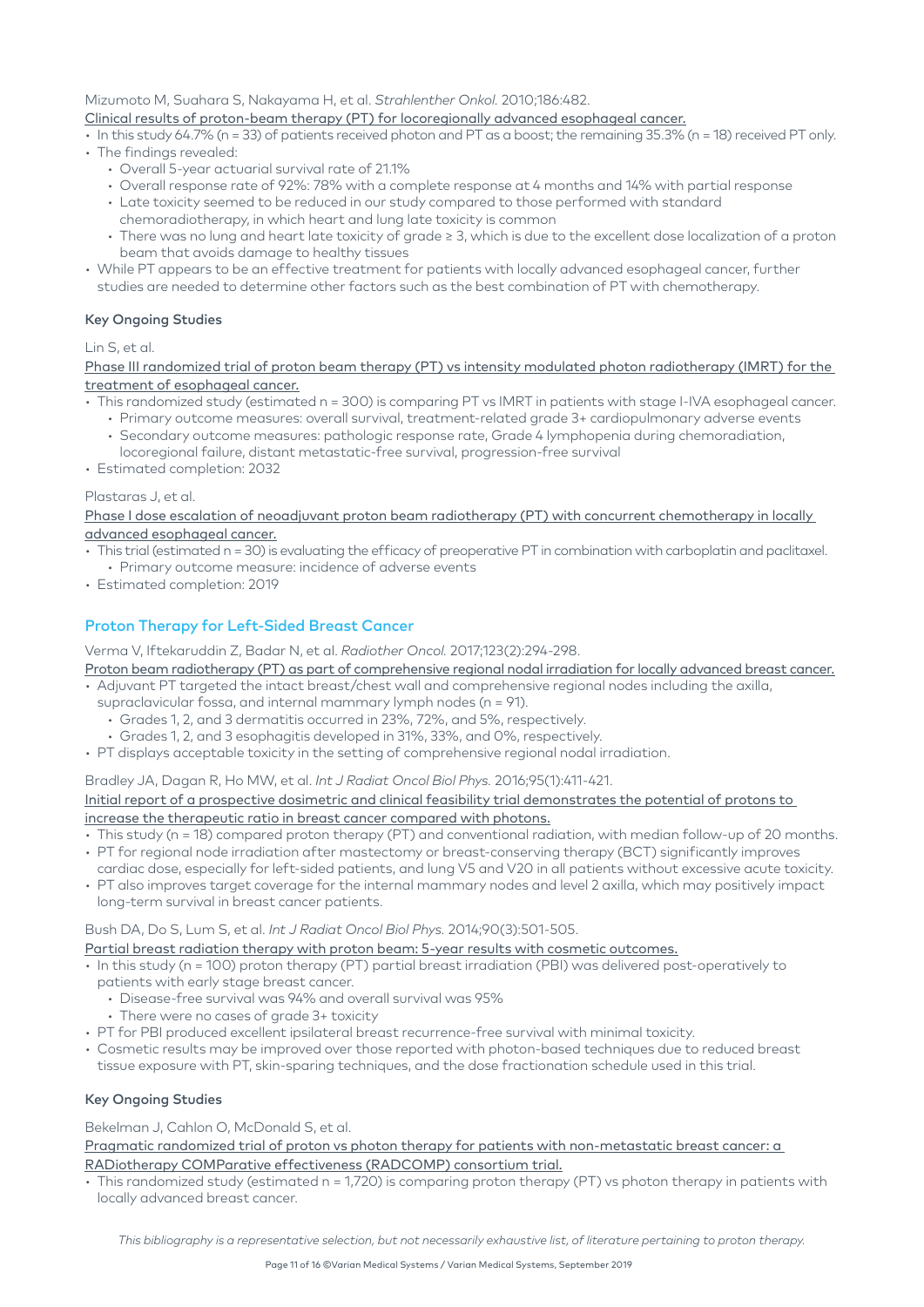- Primary outcome measures: major cardiovascular events, defined as atherosclerotic coronary heart disease or other heart disease death, myocardial infarction, coronary revascularization, or hospitalization for major cardiovascular event (heart failure, valvular disease, arrhythmia, or unstable angina)
- Secondary outcome measures: breast cancer recurrence, quality of life, toxicity, long-term survival
- Estimated completion: 2030

#### Chang A, et al.

## [Phase II protocol of proton therapy \(PT\) for partial breast irradiation in early stage breast cancer.](https://clinicaltrials.gov/ct2/show/NCT01766297)

- This study (estimated n = 132) is assessing the efficacy of PT in patients with early stage breast cancer.
	- Primary outcome measure: freedom from ipsilateral breast recurrence
	- Secondary outcome measures: toxicity, quality of life, overall survival
- Estimated completion: 2033

## Proton Therapy for Pancreatic Cancer

#### Maemura K, Mataki Y, Kurahara H, et al. *Pancreatology.* 2017;17(5):833-838.

#### [Comparison of proton beam radiotherapy \(PT\) and hyper-fractionated accelerated chemoradiotherapy \(HART\) for](https://www.ncbi.nlm.nih.gov/pubmed/28778480)  [locally advanced pancreatic cancer.](https://www.ncbi.nlm.nih.gov/pubmed/28778480)

- Patients with locally advanced pancreatic cancer received either PT (n = 10) or HART (n = 15).
- Results in the HART group and PT group, respectively:
	- Disease control rates of 93% and 80%
	- Local progression in 60% and 40%
- PT was feasible and was associated with lower rates of local recurrence. Survival benefit was similar in both groups.

## Verma V, Lin SH, Simone CB, et al. *J Gastrointest Oncol.* 2016;7(4):644-664.

- [Clinical outcomes and toxicities of proton radiotherapy \(PT\) for gastrointestinal neoplasms: a systematic review.](https://www.ncbi.nlm.nih.gov/pubmed/27563457)
- Authors analyzed 38 original investigations of PT in comparison to photon radiotherapy.
- The limited quality (and quantity) of data hamper direct comparisons and conclusions.
- Nonetheless data suggest that PT offers the potential for significant reduction in treatment-related toxicities without compromising survival or local control for multiple gastrointestinal malignancies.

#### Hong TS, Ryan DP, Borger DR, et al. *Int J Radiat Oncol Biol Phys.* 2014;89(4):830-838.

#### [A phase 1/2 and biomarker study of preoperative short course chemoradiation with proton beam therapy \(PT\) and](https://www.ncbi.nlm.nih.gov/pubmed/24867540)  [capecitabine followed by early surgery for resectable pancreatic ductal adenocarcinoma.](https://www.ncbi.nlm.nih.gov/pubmed/24867540)

- Patients (n = 35 in phase 2) with pancreatic ductal adenocarcinoma (PDAC) received short-course (2-week) PT and capecitabine, followed by pancreaticoduodenectomy.
- There were significant associations between worse survival and the KRAS point mutation change from glycine to aspartic acid at position 12, stromal CXCR7 expression, and circulating biomarkers CEA, CA19-9, and HGF (all p < 0.05).
- The study met the primary endpoint: revealing a rate of 4.1% grade 3 toxicity for neoadjuvant short-course protonbased chemoradiation.
- Treatment was associated with favorable local control.

#### Terashima K, Demizu Y, Hashimoto N, et al. *Radiother Oncol.* 2012;103(1):25-31.

#### [A phase I/II study of gemcitabine-concurrent proton radiotherapy \(GPT\) for locally advanced pancreatic cancer](https://www.ncbi.nlm.nih.gov/pubmed/22300608)  [without distant metastasis.](https://www.ncbi.nlm.nih.gov/pubmed/22300608)

- Patients (n = 50) with locally advanced pancreatic cancer (LAPC) were assigned to treatment group:
	- P-1: gastrointestinal (GI)-adjacent LAPC (50 Gy equivalent [GyE] in 25 fractions)
	- P-2: non-GI-adjacent LAPC (70.2 GyE in 26 fractions)

#### • P-3: patients regardless of GI-adjacency (67.5 GyE in 25 fractions using the field-within-a-field technique)

- Results revealed:
	- Grade 3 or greater late gastric ulcer and hemorrhage: 10% in P-2 and P-3.
	- The one-year freedom from local-progression, progression-free survival, and overall survival rates were 81.7%, 64.3%, and 76.8%, respectively.
- Study limitations included study size and follow-up periods; however, GPT showed high efficacy

#### Hong TS, Ryan DP, Blaszkowsky LS, et al. *Int J Radiat Oncol Biol Phys.* 2011;79(1):151-157.

#### [Phase I study of preoperative short-course chemoradiation with proton beam therapy \(PT\) and capecitabine for](https://www.redjournal.org/article/S0360-3016(09)03542-1/abstract)  [resectable pancreatic ductal adenocarcinoma of the head.](https://www.redjournal.org/article/S0360-3016(09)03542-1/abstract)

- The patients, who had localized resectable, adenocarcinoma of the head of the pancreas, received varying dose levels of PT.
- The study is limited due to its small size (n = 15).
- Preoperative chemoradiation with 1 week of PT and capecitabine followed by early surgery is feasible. A Phase II study was initiated.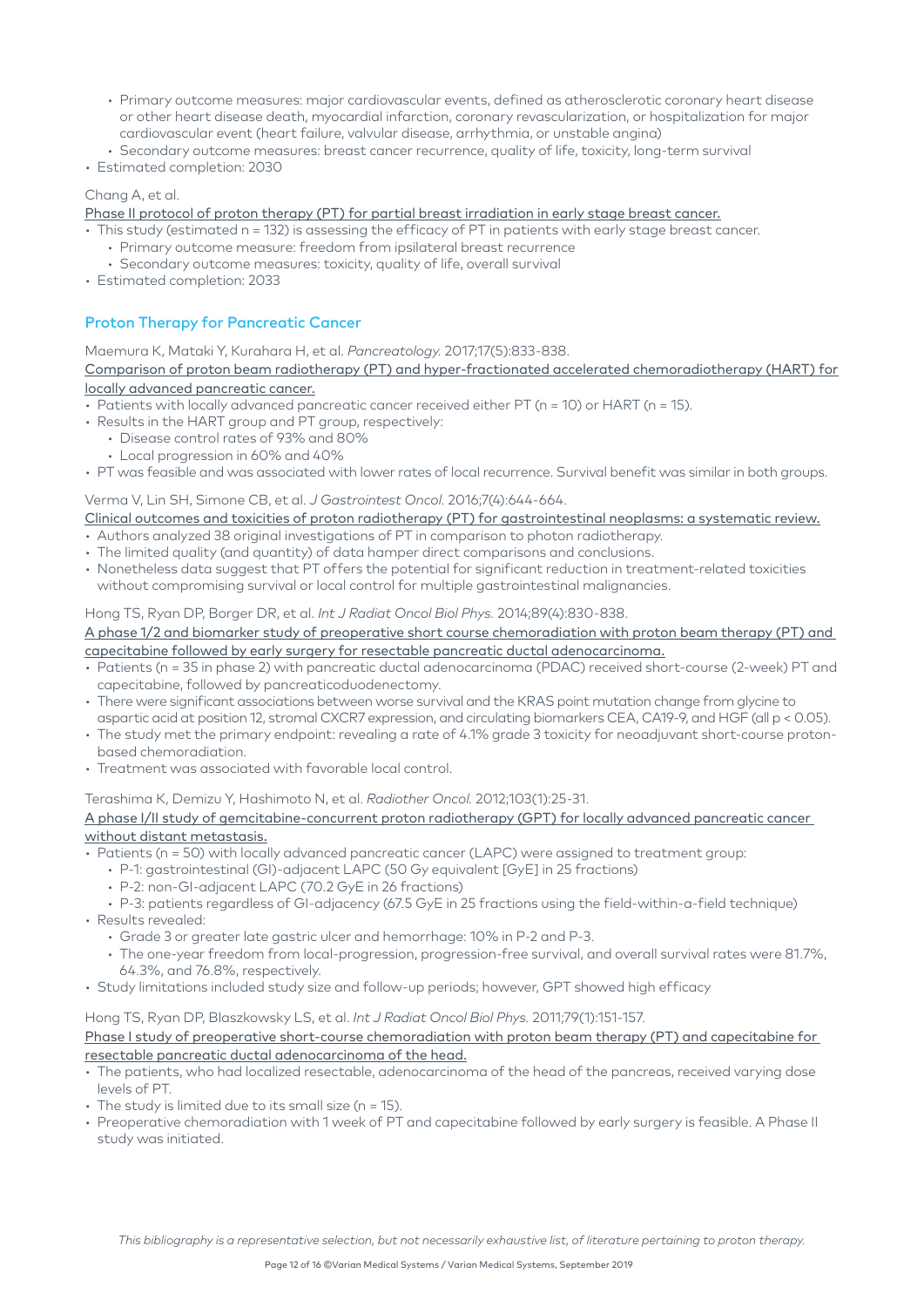#### Key Ongoing Studies

Kaiser A, et al.

[Phase I study of concurrent nab-paclitaxel + gemcitabine with hypofractionated, ablative proton therapy \(PT\) for](https://clinicaltrials.gov/ct2/show/NCT03652428)  [locally advanced pancreatic cancer \(LAPC\).](https://clinicaltrials.gov/ct2/show/NCT03652428)

- This trial (estimated n = 24) aims to determine the maximum tolerated dose of the chemotherapy drugs nabpaclitaxel and gemcitabine when combined with hypofractionated PT.
	- Primary outcome measures: maximum tolerated dose of gemcitabine and nab-paclitaxel in patients receiving PT
	- Secondary outcome measures: primary tumor response, disease-free survival, overall survival, toxicity
- Estimated completion: 2022

#### Nichols RC, et al.

[A Phase II trial of escalated dose proton radiotherapy \(PT\) with elective nodal irradiation and concomitant](https://clinicaltrials.gov/ct2/show/NCT02598349)  [chemotherapy for patients with unresectable, borderline resectable, or medically inoperable pancreatic](https://clinicaltrials.gov/ct2/show/NCT02598349)  [adenocarcinoma.](https://clinicaltrials.gov/ct2/show/NCT02598349)

- This trial (estimated n = 60) will determine if an increase in the number of surgical resection pancreatic adenocarcinoma is higher than historical data by using a combined treatment of PT with oral chemotherapy.
	- Primary outcome measure: overall 12-month survival
	- Secondary outcome measure: surgical resection rate
- Estimated completion: 2040

## Proton Therapy for Pediatrics

Hill-Kayser CE, Tochner Z, Li Y, et al. *Int J Radiat Oncol Biol Phys.* 2019;104;2:401-408.

[Outcomes after proton therapy \(PT\) for treatment of pediatric high-risk neuroblastoma.](https://www.redjournal.org/article/S0360-3016(19)30190-7/fulltext)

- PT may promote organ sparing, but long-term outcomes were not studied until now.
- In this study (n = 45) most primary tumors (89%) were adrenal; 10 metastatic sites in 8 patients were radiated. • Type of PT:
- - 42% received double scattered proton beams
	- 58% received pencil beam scanning, which required less planning time and resources than double scattered plans
- The 3-, 4-, and 5-year data showed, respectively:
	- Overall survival rates of 89%, 80%, and 80%
	- Disease-free survival rates of 77%, 70%, and 70%
	- 97% freedom from primary site recurrence—at all time points
- Acute toxicities during treatment were mainly grade 1; no patients demonstrated grade 3 or 4 long-term renal or hepatic toxicity.
- Findings revealed excellent outcomes and support the expanded use of PT in neuroblastoma and other high-risk childhood cancers. This treatment maximizes normal tissue preservation and is appropriate for this patient population.

#### Huynh M, Marcu LG, Giles E, et al. *Cancer Treat Rev.* 2018;70;272-288.

#### [Current status of proton therapy \(PT\) outcome for paediatric cancers of the central nervous system—analysis of](https://www.sciencedirect.com/science/article/pii/S0305737218301658?via%3Dihub)  [the published literature.](https://www.sciencedirect.com/science/article/pii/S0305737218301658?via%3Dihub)

- PT for treating pediatric cancers was found to provide survival and tumor control outcomes comparable to photon therapy.
- Yet PT, with its high dose conformality, exhibited reduced incidence of severe acute and late toxicities—including endocrine, neurological, IQ, and quality-of-life deficits.

#### Ares C, Albertini F, Frei-Welte M, et al. *J Neurooncol.* 2016;128:1;137-145.

[Pencil beam scanning proton therapy \(PT\) for pediatric intracranial ependymoma.](https://link.springer.com/article/10.1007/s11060-016-2090-4)

- Between July 2004 and March 2013, 50 patients with intracranial ependymoma (n = 46, grade 3) received involved-field PT at Paul Scherrer Institute.
- At 5 years local control rate was 78% and overall survival rate was 84%.
- Local control and survival rates are encouraging considering the high grade histology in 92% of the patients and the number of patients with residual tumor ≥ 1.5 cc. The rates of late effects compare favorably with published photon-treated cohorts.

#### Macdonald SM, Sethi R, Lavally B, et al. *Neuro Oncol.* 2013;15(11):1552-1559.

- [Proton radiotherapy \(PT\) for pediatric central nervous system ependymoma: clinical outcomes for 70 patients.](https://www.ncbi.nlm.nih.gov/pubmed/24101739)
- Patients (n = 70) with localized ependymoma received treatment with involved-field PT at Massachusetts
- General Hospital.
- At 46-month medial follow-up, data showed:
	- Local control of 83%
	- Progression-free survival of 76%
	- Overall survival of 95%
- Outcomes for children treated with PT compare favorably with the literature.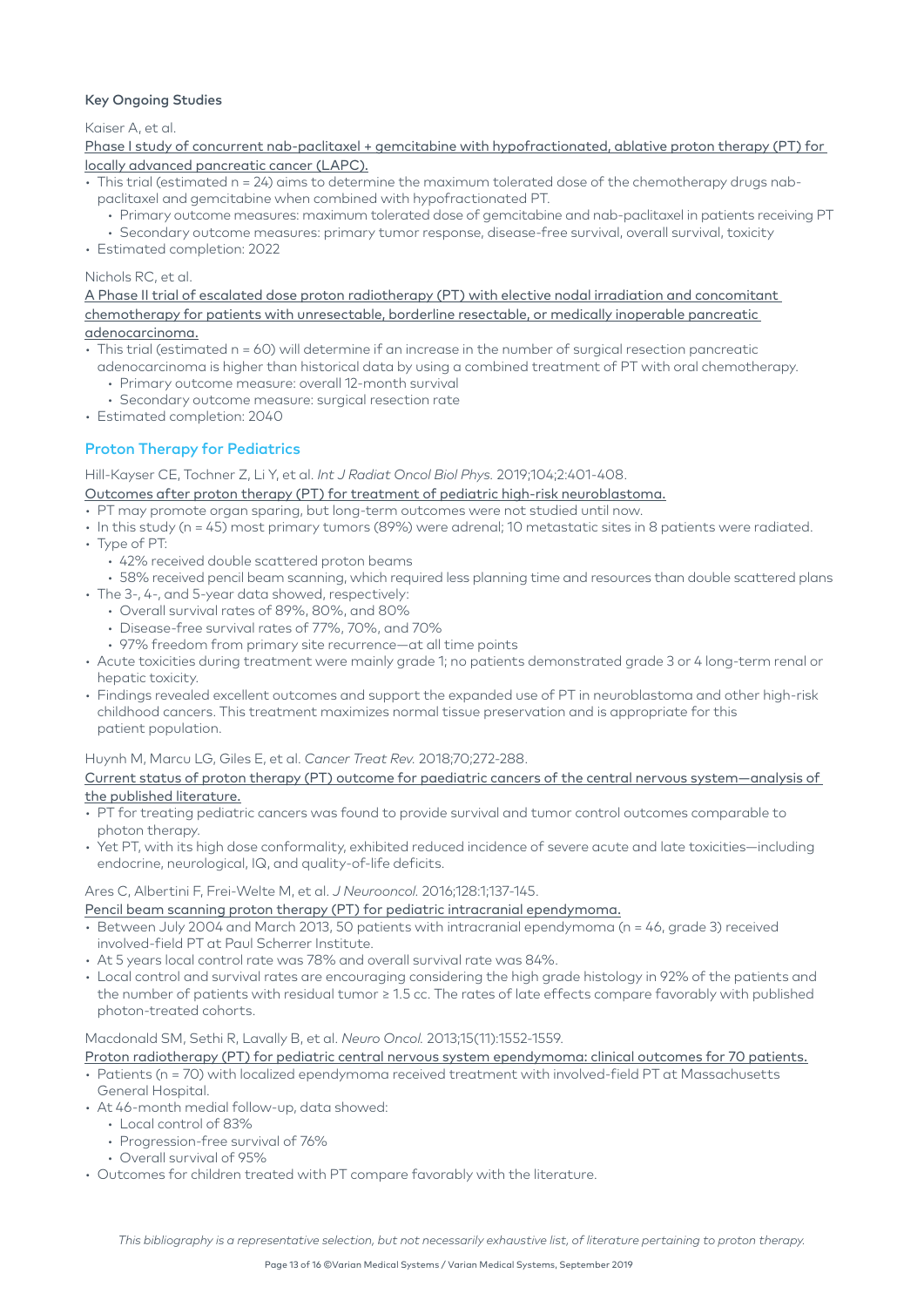#### Hattangadi JA, Rombi B, Yock TI, et al. *Int J Radiat Oncol Biol Phys.* 2012;83(3):1015–1022.

## [Proton radiotherapy \(PT\) for high-risk pediatric neuroblastoma: early outcomes and dose comparison.](https://www.redjournal.org/article/S0360-3016(11)03195-6/pdf)

- Patients with stage III-IV disease were treated and followed for a median of 38 months.
- PT achieved substantial normal tissue sparing compared with intensity modulated radiation therapy (IMRT). IMPT allowed additional sparing of the kidneys, lungs, and heart.
- Preliminary outcomes reveal excellent local control with PT for high-risk neuroblastoma, although distant failures occurred.

#### Key Ongoing Studies

Lucas JT, et al. St. Jude Children's Research Hospital.

[Evaluation of proton therapy \(PT\) in pediatric cancer patients.](https://clinicaltrials.gov/ct2/show/NCT03223766?term=%22proton+Therapy%22&cond=Pediatric+Cancer&rank=3)

- This Phase IV clinical trial is observing and evaluating the safety of PT in children (estimated n = 1,000).
	- Primary objective: to estimate the incidence of radiation-associated grade 3 and grade 4 non-hematologic toxicities at 1, 3, 5, and 10 years in a radiated region specific manner after treatment with PT
	- Secondary objective: to estimate the incidence of necrosis, vasculopathy, and symptomatic and permanent neurologic deficits during the same timeframe
- Estimated completion: 2037

#### Lim DH, et al.

[Registry for analysis of quality of life, normal organ toxicity and survival of pediatric patients treated with proton](https://clinicaltrials.gov/ct2/show/NCT02644993?term=%22proton+Therapy%22&cond=Pediatric+Cancer&rank=2)  [therapy \(PT\).](https://clinicaltrials.gov/ct2/show/NCT02644993?term=%22proton+Therapy%22&cond=Pediatric+Cancer&rank=2)

- This study will evaluate the effect of PT on quality of life (QOL) and long-term normal tissue toxicities (estimated n = 400). • Primary outcome measure: QOL after PT
- Secondary outcome measures: QOL and adverse events at 3-6 months and at 1, 3, 5, and 10 years
- Estimated completion: 2025

## Hess CB, Indelicato DJ, Paulino AC, et al. *Front Oncol.* May 24, 2018.

#### [An update from the Pediatric Proton Consortium Registry.](https://www.frontiersin.org/articles/10.3389/fonc.2018.00165/full)

- A large prospective population of children (n = 1,854 in this registry alone) irradiated with proton therapy (PT) has reached a critical milestone to facilitate long-awaited clinical outcomes.
- This is an important resource for investigators both in the consortium and for those who wish to access the data for academic research.

## Proton Therapy for Lymphoma

Hoppe BS, Hill-Kayser CE, Tseng YD, et al. *Ann Oncol.* 2017;28(9):2179-2184.

- [Consolidative proton therapy \(PT\) after chemotherapy for patients with Hodgkin lymphoma.](https://www.ncbi.nlm.nih.gov/pubmed/28911093)
- The study examined early outcomes for patients receiving chemotherapy followed by consolidative PT.
- Results revealed:
	- The 3-year relapse-free survival rate was 92% for all patients (96% for adults and 87% for pediatric patients [p=0.18]).
	- When evaluated post-chemo by positron emission tomography/computed tomography, patients with only a partial chemo response had worse 3-year progression-free survival compared with other patients (78% vs 94%; p = 0.0034).
	- There were no grade 3 radiation-related toxicities.

## Proton Therapy for Reirradiation

Badiyan SN, Rutenberg MS, Hoppe BS, et al. *Pract Radiat Oncol.* 2019. pii: S1879-8500(19)30056-6. [Clinical outcomes of patients with recurrent lung cancer reirradiated with proton therapy on the Proton](https://www.ncbi.nlm.nih.gov/pubmed/30802618)  [Collaborative Group and University of Florida Proton Therapy Institute Prospective Registry Studies.](https://www.ncbi.nlm.nih.gov/pubmed/30802618)

- This is the largest such cohort of patients treated with PT published to date (2019): 479 patients with NSCLC and 158 patients with small cell lung cancer (SCLC).
- Pencil beam scanning (PBS) may be ideally suited for reirradiation in the setting of recurrent disease.
- Overall the findings showed that reirradiation with PT is well tolerated and with acceptable toxicity and encouraging efficacy

#### Verma V, Rwigema JM, Malyapa RS, et al. *Radiother Oncol.* 2017;125(1):21-30.

[Systematic assessment of clinical outcomes and toxicities of proton radiotherapy \(PT\) for reirradiation \(ReRT\).](https://reader.elsevier.com/reader/sd/pii/S0167814017325124?token=DE01E8B3F757D9D573E22807D8F582A509FBB7D43C963606108D811814BC3693B01C5C950BAF9D0023EC54133ABCCDC0)

• Authors analyzed 14 original investigations, with malignancies in the: central nervous system (CNS n = 6), head/ neck (H&N n = 4), lung (n = 2), and gastrointestinal system (n = 2).

- Findings included:
	- Among the CNS studies evaluated: for chordomas, reRT afforded a 2-year local control and overall survival of 85% and 80%, respectively. In addition, multiple PT reRT studies for adult gliomas illustrate no grade ≥3 toxicities.
	- PT for H&N shows appropriate local/locoregional control and favorable toxicity profiles vs photon therapy.
	- PT for recurrent lung cancer can achieve favorable survival with expected toxicities or complications.
	- PT for GI induced very few high-grade complications.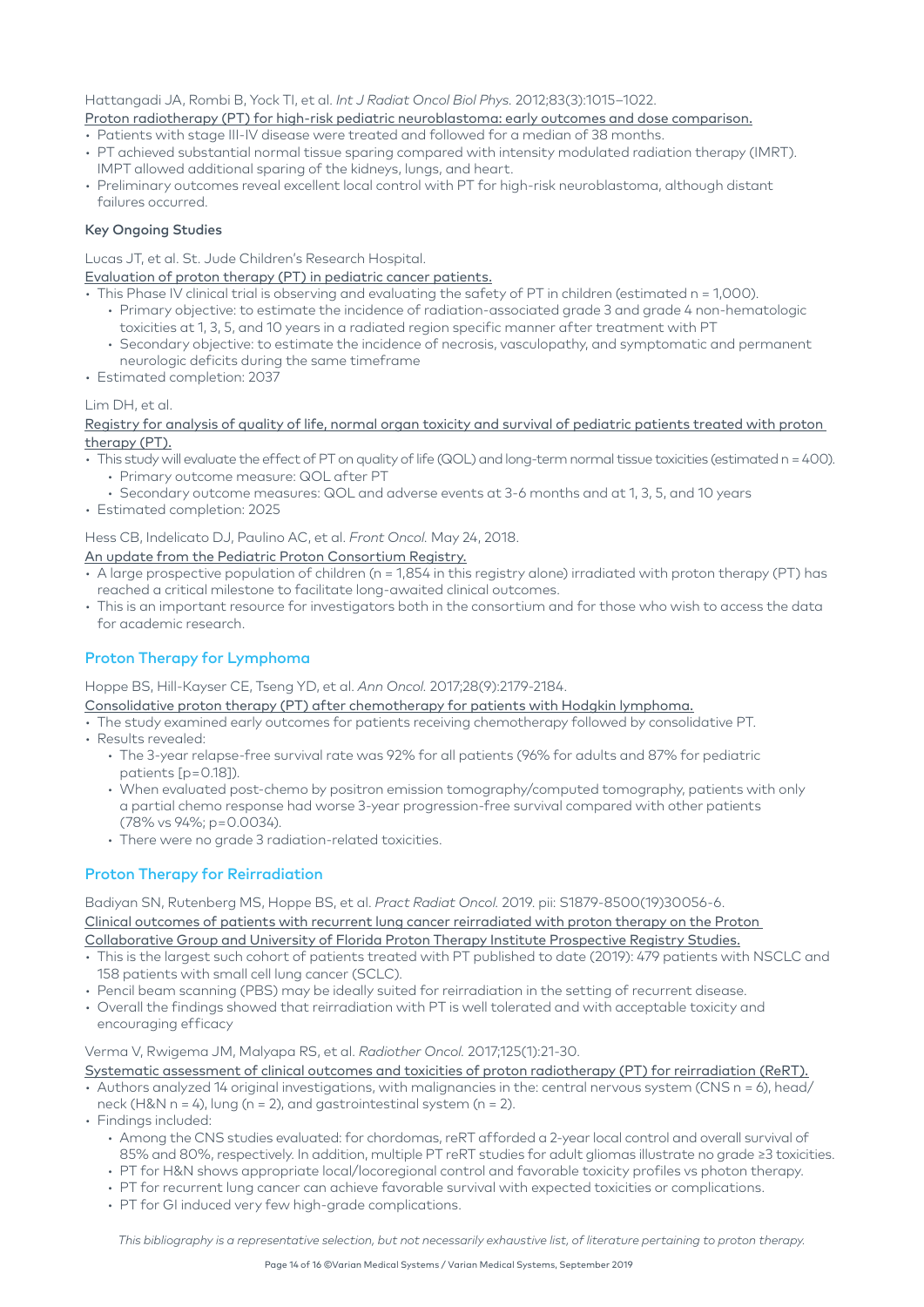#### Chao HH, Berman AT, Simone CB, et al. *J Thorac Oncol.* 2017;12(2):281-292. [Multi-institutional prospective study of reirradiation with proton beam radiotherapy \(PT\) for locoregionally](https://www.ncbi.nlm.nih.gov/pubmed/27826034)  [recurrent non-small cell lung cancer \(NSCLC\).](https://www.ncbi.nlm.nih.gov/pubmed/27826034)

- In this prospective study, 57 patients with recurrent NSCLC in or near their prior radiation field were treated at one of three proton centers.
- Findings showed that:
	- The 1-year rates of overall and progression-free survival were 59% and 58%, respectively.
	- Acute and/or late toxicity ≥ grade 3 occurred in 42%.
	- Decreased overall survival was seen with increased mean esophagus dose (p = 0.007).
- PT for recurrent NSCLC is feasible but can be associated with significant toxicity.

#### Guttmann DM, Frick MA, Carmona R, et al. *Radiother Oncol.* 2017;124(2):271-276.

#### [A prospective study of proton reirradiation for recurrent and secondary soft tissue sarcoma.](https://www.ncbi.nlm.nih.gov/pubmed/28697854)

- In this prospective trial 23 patients underwent proton therapy (PT) reirradiation.
- Results revealed:
	- Median overall survival was 44 months.
	- Progression-free survival was 29 months.
	- In extremity patients, amputation was spared in 7/10 (70%).
	- There were no grade 4-5 toxicities.
	- One patient (4%) experienced acute grade 3 dysphagia.
	- Common grade 2 acute toxicities were fatigue (26%), anorexia (17%), and urinary incontinence (13%).
- PT reirradiation of recurrent/secondary soft tissue sarcomas is well tolerated.

#### Boimel PJ, Berman AT, Li J, et al. *J Gastrointest Oncol.* 2017;8(4):665-674.

## [Proton beam reirradiation for locally recurrent pancreatic adenocarcinoma.](https://www.ncbi.nlm.nih.gov/pmc/articles/PMC5582048/)

- Proton therapy (PT) can potentially limit dose and toxicity to previously irradiated normal tissues. This study examined 15 patients who received PT for reirradiation, 14 of whom received double scattered PT.
- Most patients (n = 10) received concurrent chemotherapy.
- Results revealed that:
	- Median overall survival (OS) was 16.7 months.
	- OS at 1 year was 67%.
	- The "in-field" failure free survival at 1 year was 87%.
	- Concurrent chemotherapy was associated with a higher median survival.
- PT was well tolerated, resulted in prolonged clinical outcomes vs historical controls, and it should be considered a treatment option (with concurrent chemotherapy) in selected patients with locally recurrent pancreatic adenocarcinoma.

#### Romesser PB, Cahlon O, Scher ED, et al. *Int J Radiat Oncol Biol Phys.* 2016;95(1):386-395.

- [Proton beam reirradiation for recurrent head and neck cancer: multi-institutional report on feasibility and early outcomes.](https://www.ncbi.nlm.nih.gov/pubmed/27084656) • There has been increased interest in proton therapy (PT) for curative-intent reirradiation therapy (re-RT) among
- patients with locally recurrent head and neck cancer (HNC).
- This retrospective analysis, which included consecutive patients (n = 92) who received uniform scanning beams, revealed: • 84.0% actuarial 12-month freedom from distant metastasis
	-
	- 65.2% overall survival
	- Acute toxicities of grade 3+ included mucositis (9.9%), dysphagia (9.1%), esophagitis (9.1%), and dermatitis (3.3%)
	- Late toxicities of grade 3+ included skin toxicity (8.7%) and dysphagia (7.1%)
- PT re-RT of HNC can provide effective tumor control with acceptable acute and late toxicity profiles.

#### McAvoy S, Ciura K, Wei C, et al. *Int J Radiat Oncol Biol Phys.* 2014;90(4):819-827.

[Definitive reirradiation for locoregionally recurrent non-small cell lung cancer \(NSCLC\) with proton beam therapy](https://www.ncbi.nlm.nih.gov/pubmed/25220718)  [\(PT\) or intensity modulated radiation therapy \(IMRT\): predictors of high-grade toxicity and survival outcomes.](https://www.ncbi.nlm.nih.gov/pubmed/25220718)

- There were 102 patients who underwent reirradiation at a single center.
- Outcomes:
	- Median local failure-free survival of 11.4 months
	- Distant metastasis-free survival of 11.4 months
	- Overall survival of 14.7 months
	- Acceptable toxicity: 7% with esophageal grade ≥3 and 10% with pulmonary grade ≥3
- PT and IMRT are options for reirradiation of NSCLC, but patient selection is important to maximize benefits and minimize side effects.

#### Proton Therapy Reduced Side Effects and Improved Quality of Life for Several Types of Cancer

Baumann BC, Mitra N, Harton J, et al. ASCO. June 2019. Abstract.

#### [Comparative effectiveness of proton therapy versus photon therapy as part of concurrent chemoradiotherapy for](https://meetinglibrary.asco.org/record/172282/abstract)  [locally advanced cancer.](https://meetinglibrary.asco.org/record/172282/abstract)

• Researchers at University of Pennsylvania conducted a comparative effectiveness study of adult non-metastatic cancer patients treated with curative intent with proton chemo-radiotherapy vs. photon chemo-radiotherapy from 2011-2016 (n = 1,483).